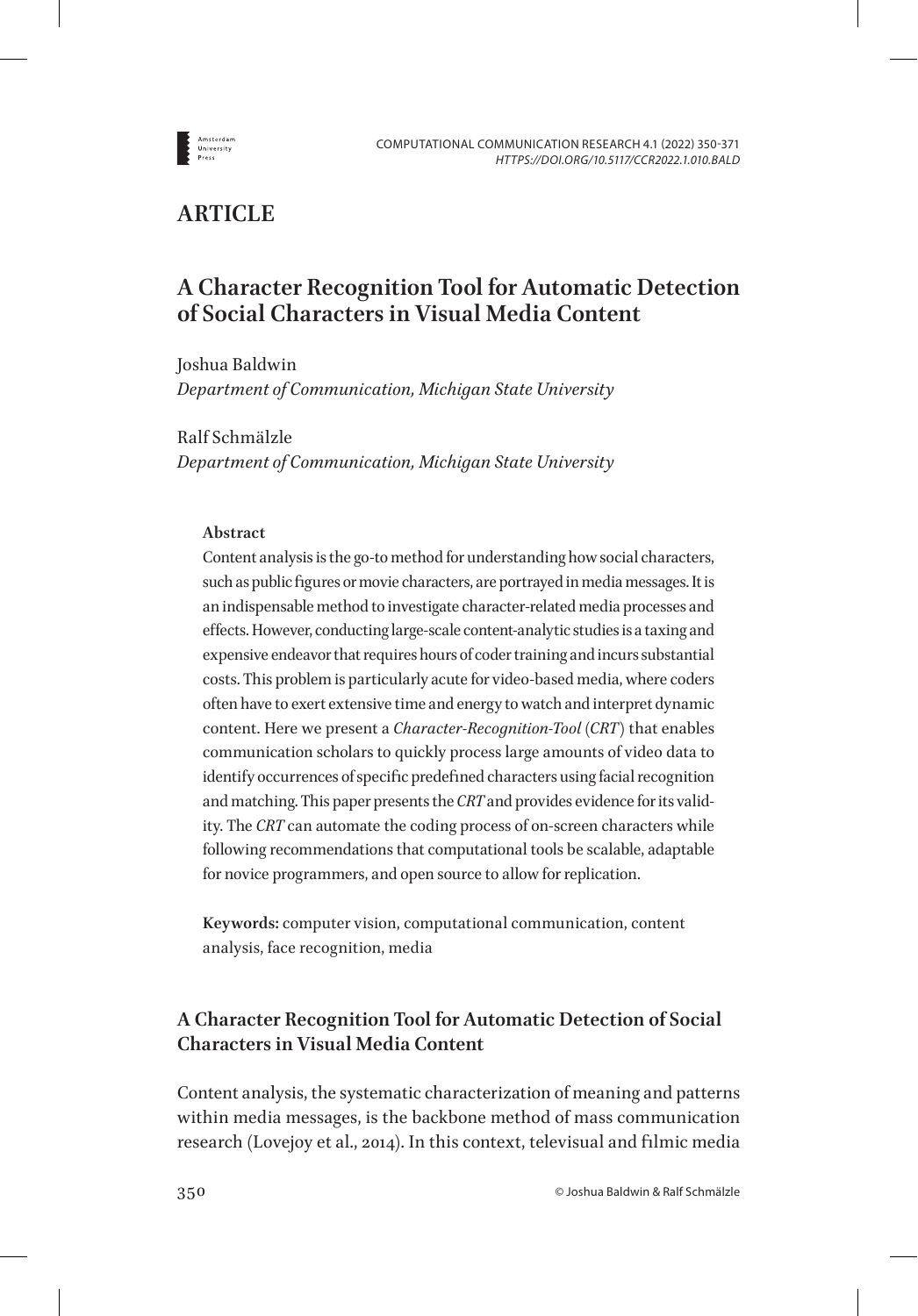are a crucial area of interest. However, with the continuing rise of visual media specifically, the application of computational tools for video-based content analysis in mass communication research is limited. Furthermore, the social characters (e.g., on-screen fictional portrayals, public figures, politicians, etc.) depicted in televisual and filmic media are critical anchor elements central to their plot and widespread appeal. Therefore, character recognition is a central task for visual content analysis, much like namedentity-recognition (NER) is fundamental for text-based analysis (Goyal et al. 2018). Although sophisticated commercial systems enable the detection and recognition of faces, the proprietary nature and cost of these tools create barriers for researchers interested in analyzing visual media and raise the demand for open-source, free, and easy-to-use research tools (Trilling & Jonkman, 2018).

This paper introduces and validates a *Character-Recognition-Tool* (*CRT*) for automatic computational analysis that allows researchers to detect the presence of prespecified characters within video content. The structure is as follows: In the next section, we review evidence of why the detection of characters' faces is often central to visual content analyses, followed by a brief discussion of the challenges of human content analysis. Next, we discuss the history and state of the art of facial recognition to equip readers with the necessary technical background for understanding the methodology for computational character recognition. The following sections provide a practical introduction to the *Character-Recognition-Tool*, followed by a short description of a validation study. We end by discussing areas for application, limitations, potential expansions, and avenues for future research in this rapidly evolving area.

# **The Central Role of Characters in Visual Media Content**

With the rise of computational communication research (Shah et al., 2015), many researchers have focused their attention on text-based content. Video content, however, should not be ignored because televisual or filmic media, like TV shows, online videos, and movies, are consumed very frequently and by large audiences. For instance, the average daily TV viewing time is almost three hours, and over two-thirds of the nearly 8 billion world population watch television (Krantz-Kent, 2018). Even on traditionally text-heavy social media sites, video content is on the rise, and video-focused sites like YouTube and TikTok range among the most popular platforms. In addition to frequency and amount of use, the higher immediacy of visual,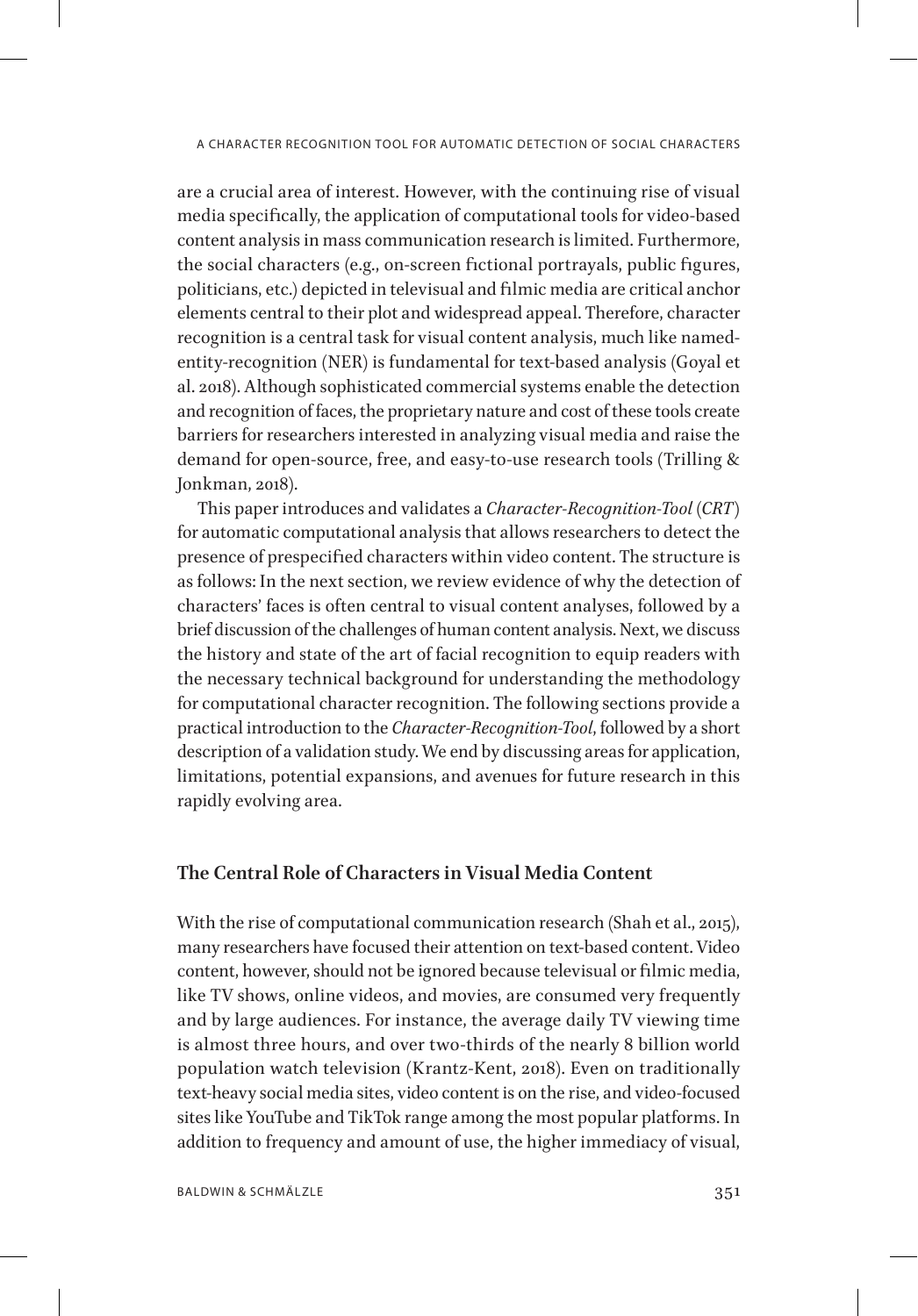as opposed to text-based content, has been suggested to cause more potent audience effects (Draft & Lengel, 1984; Gibson & Zillmann, 2000; Messaris, 1997). This emphasizes the need for methods to analyze what content is on screen, its prevalence, and its impact.

A prominent feature of video-based media content is that it is replete with human characters, such as actors portraying fictional characters in entertainment content or public figures in news and advertisements. Humans are an inherently social species, and accordingly, they take a genuine interest when other humans are depicted on-screen (Giles, 2002). Indeed, human characters' actions, fate, and interactions with other characters are featured prominently in visual content. Such content is also central to the widespread appeal of entertainment (Raney, 2008) and non-entertainment media (Zillmann et al., 1998). As a result, most variables of interest in media content analyses, such as violence, morality, or interpersonal relationships, are also inherently social.

Critically, the human face is key to our ability to recognize those on screen, and therefore a critical anchor element in understanding visual media. For instance, in movies, audiences follow the protagonists by recognizing the faces of specific actors across scenes. Similarly, television viewers frequently encounter familiar persons such as news anchors or politicians. In each of these examples, the face is a crucial information source for *character recognition*, which is required to track individuals across scenes, infer their attributes, and understand their actions over time. Thus, the ability to recognize characters and track their appearance and behaviors over time is fundamental for the analysis of visual content (see Figure 1).

# **The Challenges of Human Coding and the Potential of Computational Analyses**

Because characters are central to the social behaviors depicted in entertainment, news, and advertising media, their identification is central to the human-coding process in manual content analyses. However, this task is very laborious for human coders, especially when many characters appear on-screen simultaneously, or when a character appears infrequently. Also, if the amount of content to be analyzed is substantial, such as an entire multi-season TV show or a year's worth of news footage, it may even become prohibitively time-consuming and expensive. For instance, the 122 episodes of the popular show *Parks and Recreation* are each 22 minutes long, amounting to 161,040 seconds of content. Manual coding of such content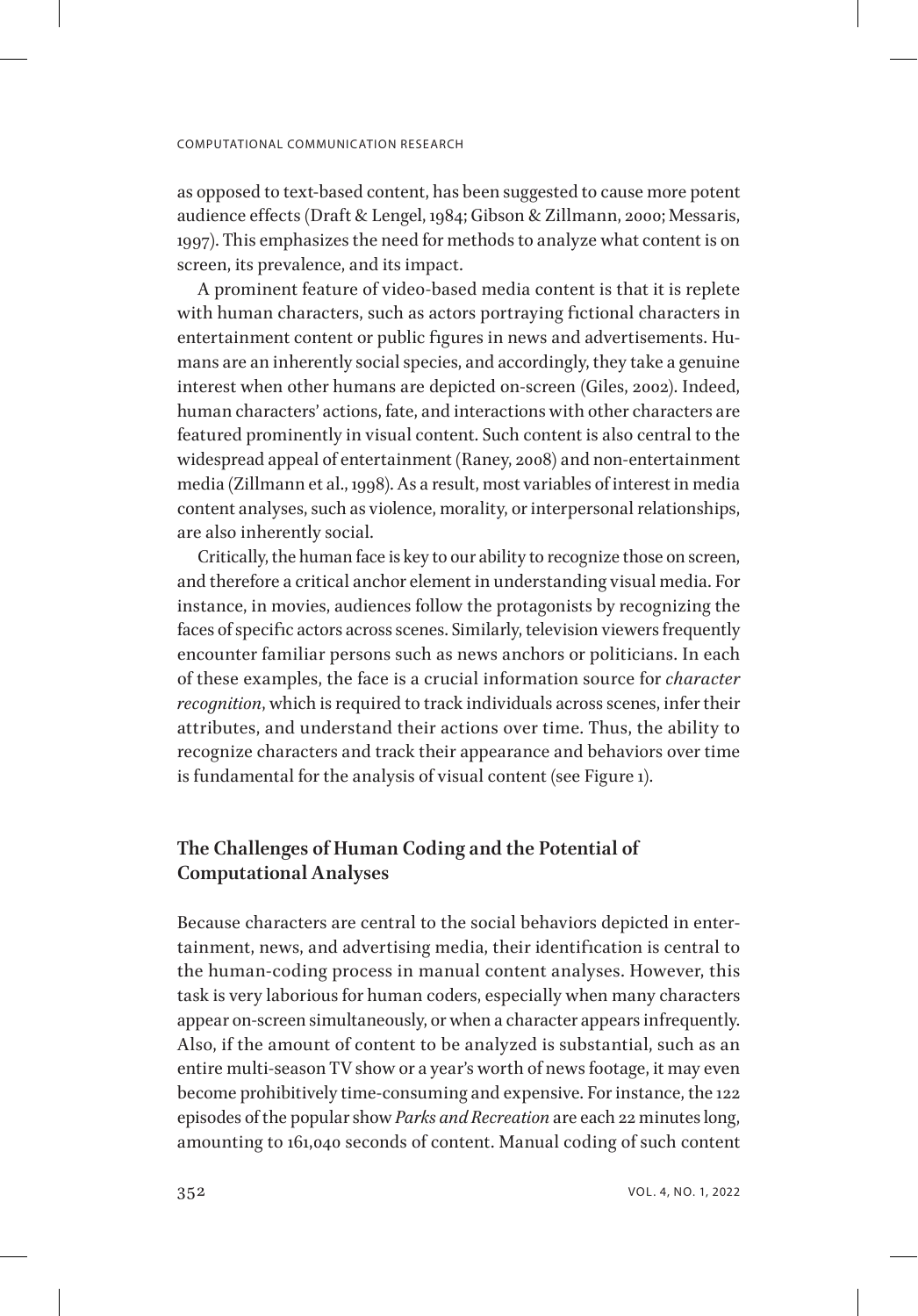### A CHARACTER RECOGNITION TOOL FOR AUTOMATIC DETECTION OF SOCIAL CHARACTERS



#### Figure 1 Illustration of the Concept of Character Recognition in Visual Data Streams

*Note.* Similar to how Name Entity Recognition (NER) can detect person names in text, the CRT can detect and match characters on screen using prespecified face templates (face encodings/vectors). This approach can create a character barcode, revealing when, for how long, and how often a character appears. Character recognition is a critical starting point for many downstream applications. Thus, in a media analysis pipeline, many subsequent tasks can take the video sequences in which a particular character appears as input data. Images are CC licensed and taken from https://commons.wikimedia.org/wiki/File:Aziz\_Anzari\_December\_2011.jpg, Ed\_L.\_Munson\_and\_ Amy\_Poehler,\_May\_2012.jpg, Amy\_Poehler\_by \_David\_Shankbone.jpg, Aziz\_Ansari\_2012.jpg.

poses operational and financial challenges, and the quality of the result may suffer from human capacity limitations, coder wear-out, and attentional fluctuations. This invites new methods for tracking specific characters' appearance over time, preferably ones with high automation potential.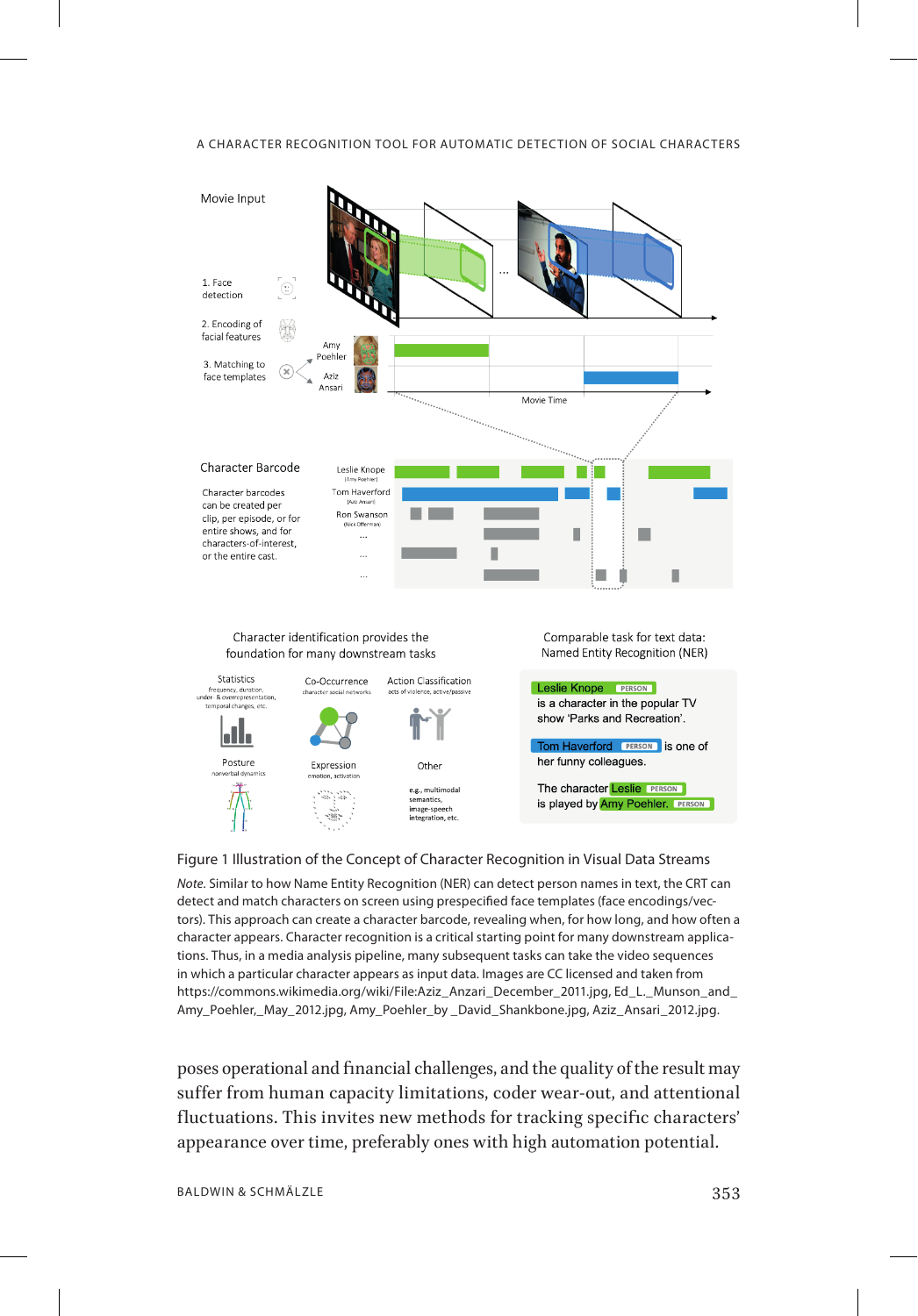As of today, most video-based content analytic research still relies on multiple human coders. Such time- and resource-consuming analyses are difficult to replicate, if not outright impossible when the scope of the project is large. For example, one of the most famous and respected content analyses, the *National Television Violence* Study (1996, 1997), took researchers from two universities and over 50 trained coders to code over 10,000 hours of television content over a three-year period. Granted, such large content analyses may not be the norm, but most content analytic researchers are well aware of the difficulties, time, and funds needed to train and manage human coders. From our own experiences, we know that maintaining intercoder and intracoder reliability with an ever-changing group of coders is a monumental task.

In sum, researchers have long known the difficulties involved in conducting a high-quality content analysis, especially for visual media (Krippendorff, 2004; Riff et al., 2014). Therefore, there is great interest in accessible methods that could make it easier to analyze media content (Trilling & Jonkman, 2018). In this paper, we propose a *Character-Recognition-Tool* (*CRT*) that leverages facial recognition technology to identify and track the appearance of specific characters in large streams of visual content. Critically, this tool is geared towards content analysis practitioners and thus requires minimal to no coding skill, while still offering flexibility to those who possess or want to develop it. Before introducing this tool, the next section reviews how characters can be detected automatically.

# **History and Present State of Facial Recognition Systems**

Over the past decades, algorithms for automated face detection and analysis have become widespread (Datta et al., 2015). As of 2021, basic face detection is a standard feature of every cellphone, and facial recognition technology pervades our society, including social media, law enforcement, and various access control systems. Although facial recognition is now regularly employed in commercial settings, few studies have used these tools for visual-based content analyses. Furthermore, most existing studies have been published outside of communication (e.g., Zhu et al., 2013), and only very few have examined video content specifically (e.g., Joo et al., 2018; Guha et al., 2015), focusing instead on face recognition from photographs (e.g., Peng, 2018). This seems particularly notable since a handful of research advancing facial recognition and other computer vision tools have used the same type of video content that mass communication scholars are interested in studying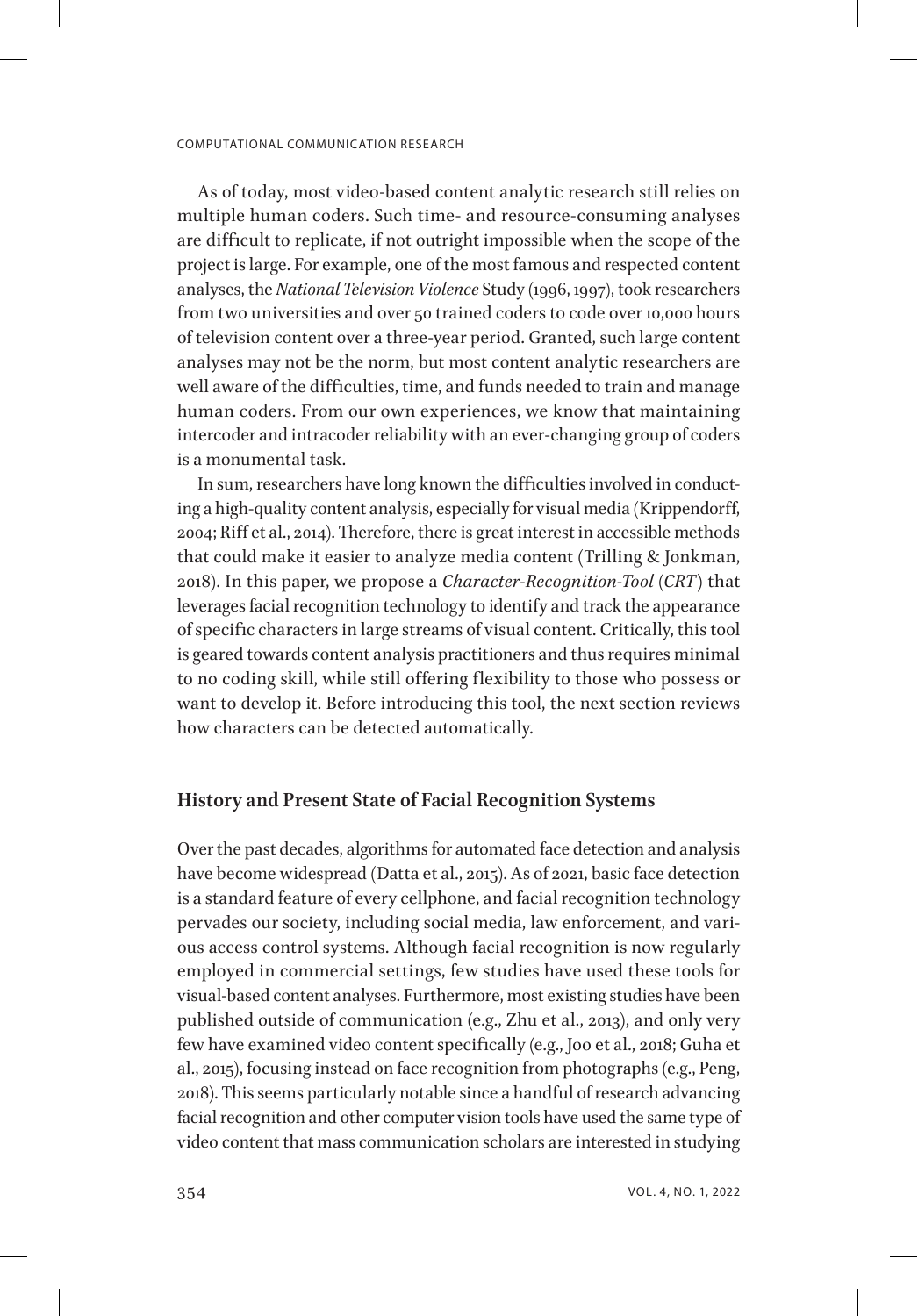(i.e., movies and television) as training sets for large-scale machine-learning models (e.g., Nagrani & Zisserman, 2017; Patron-Perez et al., 2010). In sum, there exists a gap between existing technology and its use by content analytic researchers, and closing this gap is one of the main motivations of this paper.

Computers' ability to recognize faces builds on recent advances in computer vision, a subfield of artificial intelligence/machine learning (Taskiran et al., 2020; Bradski & Kaehler, 2008). In a nutshell, these algorithms involve first detecting whether a natural image contains a face (based on typical configural features), second analyzing the detected face in terms of its features (such as inter-eye distance, nose length, etc.; although features can be more complex and difficult to describe verbally), and finally matching these feature-based measurements with a named template, akin to fingerprint identification. Then, if the correlation between the facial measurements of the depicted image (e.g., *Leslie Knope* from the show *Parks and Recreation*) with the given template (e.g., a picture of the actress *Amy Poehler*) is high enough, a match-decision is made, and the face is assigned the template's name as a label (e.g., the character is measured as *Leslie Knope/Amy Poehler*, see Figure 1).

Over the past decades, this face recognition technology has matured to work at or above human-level performance. In recent benchmarks, such as the Labeled Faces in the Wild dataset (Huang et al., 2008), automated face recognition systems have achieved performance above 95% accuracy (e.g., Maze et al., 2018). A variety of open-sourced algorithms exist that differ in terms of the specific computer vision techniques they use. These range from HOG (histograms of oriented gradients) to modern deep learning (Chollet, 2018). Such methods are implemented, for instance, in the widely used dlib machine learning toolkit (King, 2009) and made accessible in dedicated packages (Geitgey, 2016).

# **The Character Recognition Tool (CRT): Principle and Design Philosophy**

The potential use of facial recognition software for content analyses in communication science has been highlighted before (Evans, 2000), but communication researchers have not systematically leveraged the recent advances in computer vision. Outside of the communication discipline, there have been several projects that analyze media content, including facial recognition (e.g., Dhall et al., 2012), but these are geared towards different audiences, tend to have a relatively high technical threshold, and pursue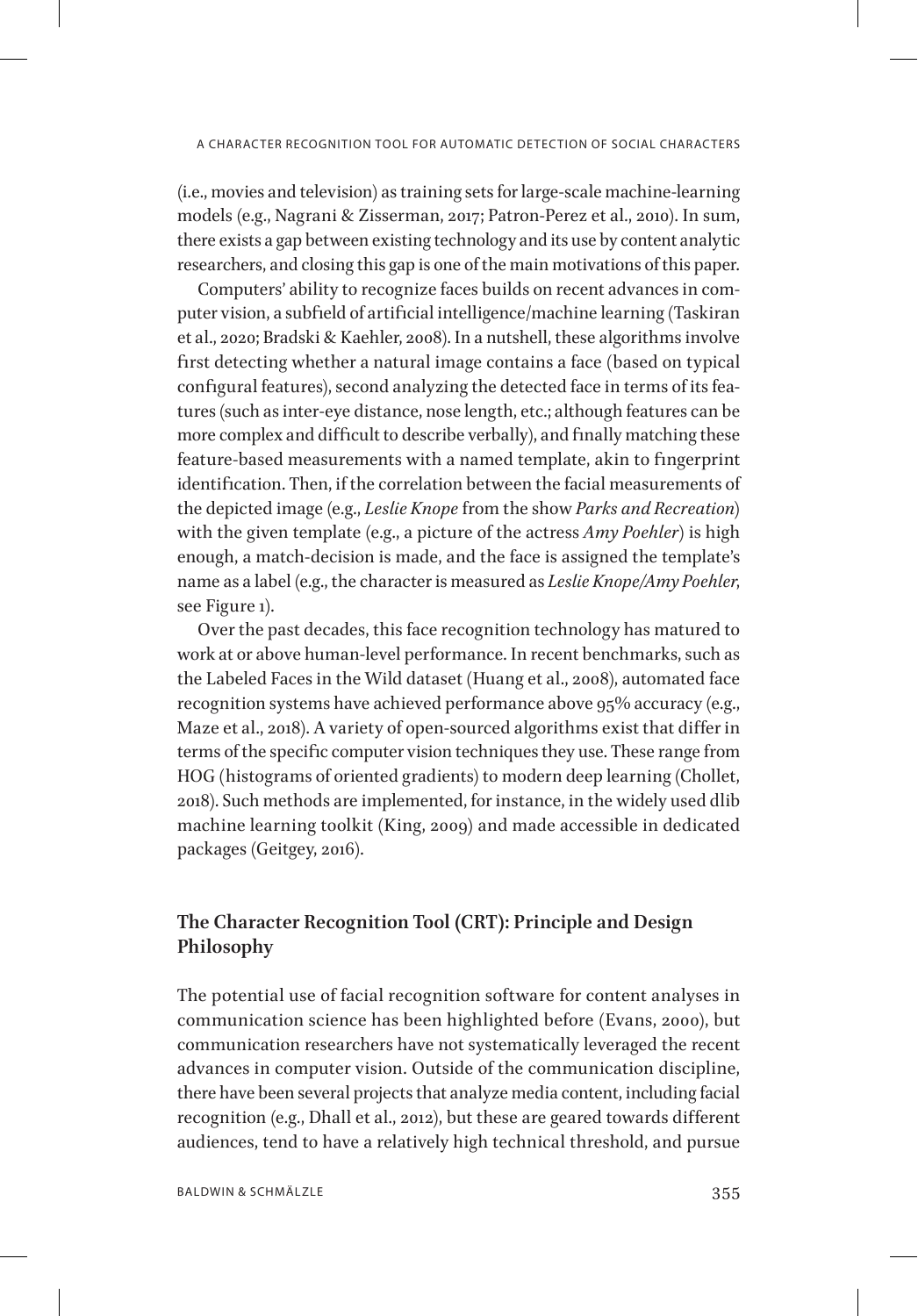other goals than social scientific content analysis such as developing recommendation systems. As a result, performing content analysis still requires sifting manually through vast amounts of visual content - forwarding and replaying tracks until the critical scene is identified, information is extracted and coded by humans.

We introduce and validate a *Character-Recognition-Tool* (*CRT*) for automated visual content analysis to overcome this bottleneck. The *CRT* is built on the premise that characters play a central role in visual content and that advances in facial recognition technology make it relatively straightforward to detect a character's appearance computationally via template-matching (i.e., knowing that Actor X in this movie represents Character Y). Our simple yet effective solution is to use individual actors' faces as templates and use automated facial recognition software to detect matches between on-screen characters and the templates. Thus, by capitalizing on computerized face recognition systems' ability to quickly extract this meaningful information from large amounts of video data, we can simplify and substantially accelerate the content-analytic process. Moreover, identifying scenes in which a given character appears provides a springboard for more nuanced content analysis tasks for concepts that are still difficult to automatize (Figure 1).

Based on Trilling and Jonkman's (2018) recommendations, the *CRT* is free, open-source, and easy to adopt for visual content analysis. Over the past decade, several commercial platforms emerged for the study of visual content. For instance, *GoogleVision, Amazon Rekognition, Microsoft Azure,* and *Carifai* all provide interfaces that allow users to analyze content automatically, including tasks like face recognition. However, because these systems operate on a by-volume basis, they can become relatively expensive if large amounts of content are to be analyzed (e.g., a 90-minute movie with about 30 frames per second contains 162,000 frames). The algorithmically opaque nature of commercial systems is also incompatible with transparency and reproducibility. Overall, given that face recognition is a well-articulated task for which noncommercial methods exist, we decided to choose this route. This strategy also makes it possible to expand the system by performing analysis of facial expressions of actors and so forth. Again, successful models in the text-domain, such as the NLP-pipelines of NLTK, spacy, or stanza, provide good examples for this approach.

In the next section, we introduce the *CRT's* basic architecture and functionality. Then, we will report a validation test comparing human coders with the *CRT*.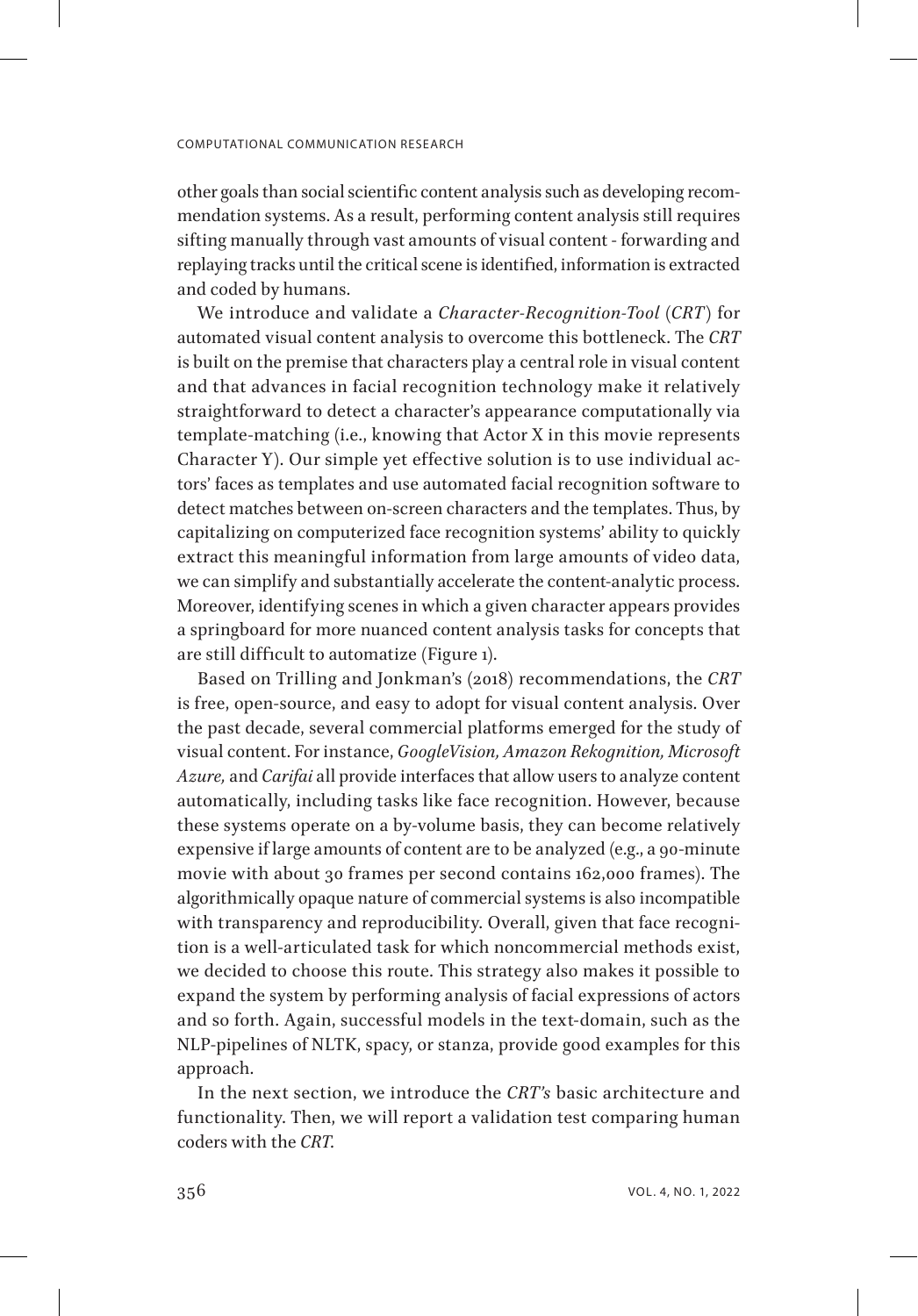#### A CHARACTER RECOGNITION TOOL FOR AUTOMATIC DETECTION OF SOCIAL CHARACTERS



### Figure 2 CRT User Interface and Principle

*Note.* Left Panel: Screenshot of the CRT, which is mainly executed as a Jupyter Notebook. Such notebooks provide narrative explanations along with the actual code, and the executed notebook can be saved for documentation purposes and to reproduce the results. Right Panel: Illustration of a typical CRT workflow in which a video and reference images are provided, and the CRT searches for occurrences of those images within the video. Faces that don't match the original reference images are marked and saved to disk for a human-in-the-loop coder to decide whether this face should be added to the list of reference images for the next iteration.

# **Basic System Architecture and Installation**

The *CRT* uses open-source Python packages and is available online at https:// git.io/JDEB0. At the heart of the *CRT* lies the popular open-source Python library *face\_recognition* (Geitgey, 2016), and we use the *pliers* package for extracting video frames (McNamara et al., 2017). In essence, *CRT* first converts a given video input file into individual image frames. Next, it searches whether a given frame contains a face that matches one of several template face images. If a match occurs, this is stored, resulting in an output matrix that indicates which frame contains which characters' faces.

The *CRT* uses Python, a free programming language that has become the most popular language for scientific computing, especially computer vision and machine learning. The *CRT* was programmed on Jupyter notebooks (Kluyver et al., 2016), but it can also be used via scripts. The Jupyter notebook is an open-source, interactive computing environment that runs in a web browser. Jupyter Notebooks combine narrative text and executable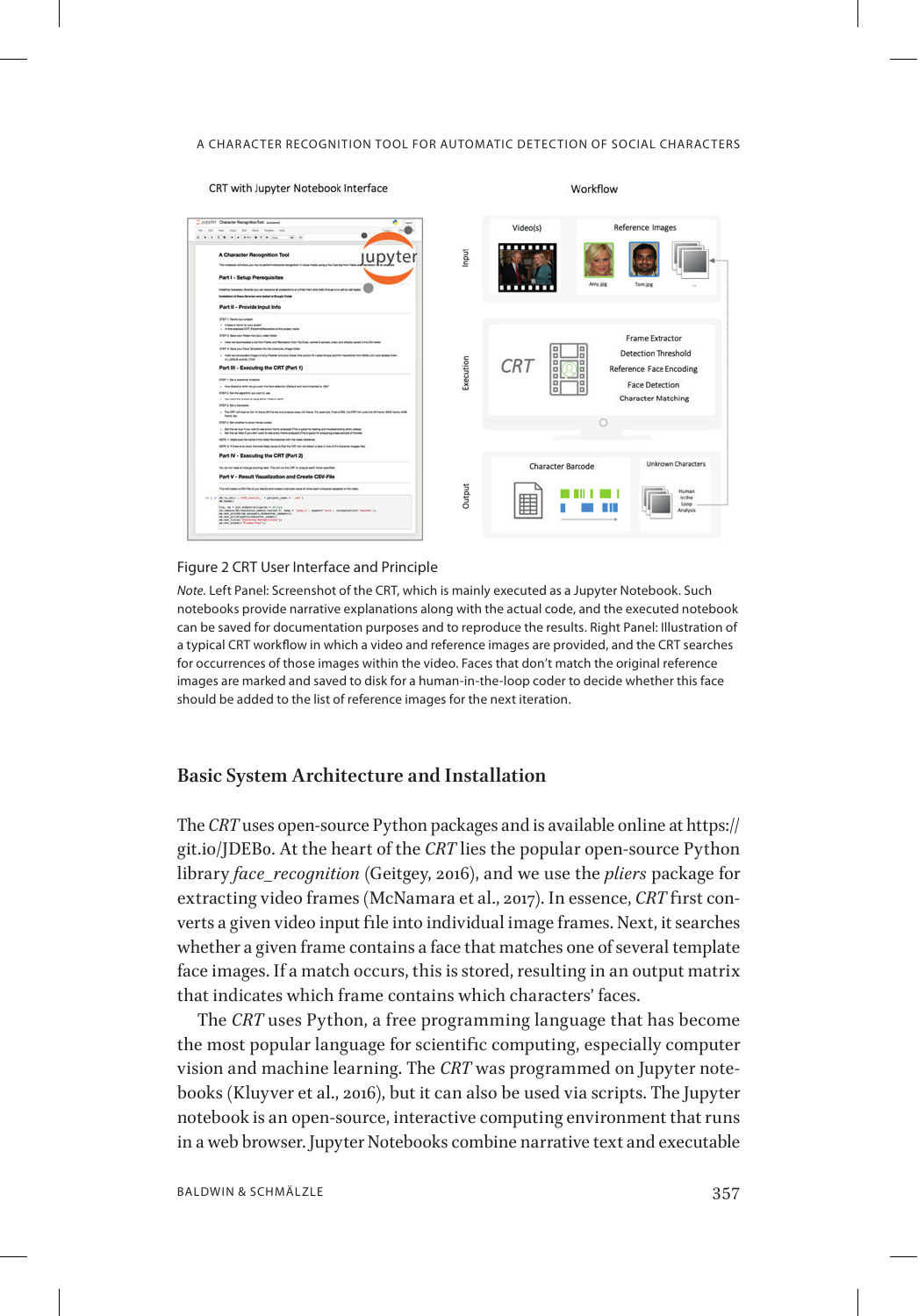software code, thereby making it very easy to explain computer programs to non-coders, and letting them execute code in a very accessible interface.

We opted to use this environment over standalone or web applications for several reasons. First, the *CRT* itself is open-source and uses only opensource software, which means no cost. Importantly, no further charges are incurred to execute projects because no proprietary software is used and no commercial APIs are called. While this already lowers the bar for adoption, the user interface is intuitive and easy to learn but still offers high flexibility for further development. Moreover, Jupyter notebooks are excellent tools for documenting analysis steps, thereby enhancing reproducibility.

We provide the *CRT* online for download and offline use along with installation instructions. Additionally, we provide a *one-click solution* that allows executing the *CRT* notebooks in free online environments, such as *Binder* and *Google Colab*. Thus, by simply clicking on the link on the website, users start a cloud-based environment to run their analyses and later download the results or save them to a cloud storage space, such as Google Drive. Again, these choices shall provide beginners with an easy-to-use tool that does not require complicated installations, while also giving more advanced users the ability to expand on the basic *CRT* routines without restriction.

# **Running the CRT: A Quick Walkthrough**

The two necessary ingredients for running a visual content analysis via the *CRT* are 1) a video message and 2) one or more to-be-detected face templates. For instance, suppose one wanted to analyze a clip of the popular TV show *Parks and Recreations*, then one would need a video of the clip itself (as an MP4 file) and a photograph of at least one of the actors (e.g., a JPEG image of *Amy Poehler* for the character of *Leslie Knope,* which can easily be found on IMDb.com). Once these two prerequisites are placed in the subfolder *'input\_data'*, everything is ready to run.

To run the analysis, the user simply executes the cells of the *CRT* notebook by pressing a *run*-button. We provide various explanations of the intermediary steps to inform users and enable even novice programmers to understand the relatively simple code. Users are also encouraged to change preconfigured settings. For instance, by analyzing only every 10th frame, one can speed up the computation at the cost of a coarser result. Once the tool is finished, the user receives a graphical output of which characters are detected at what time point of the input clip. This character-barcode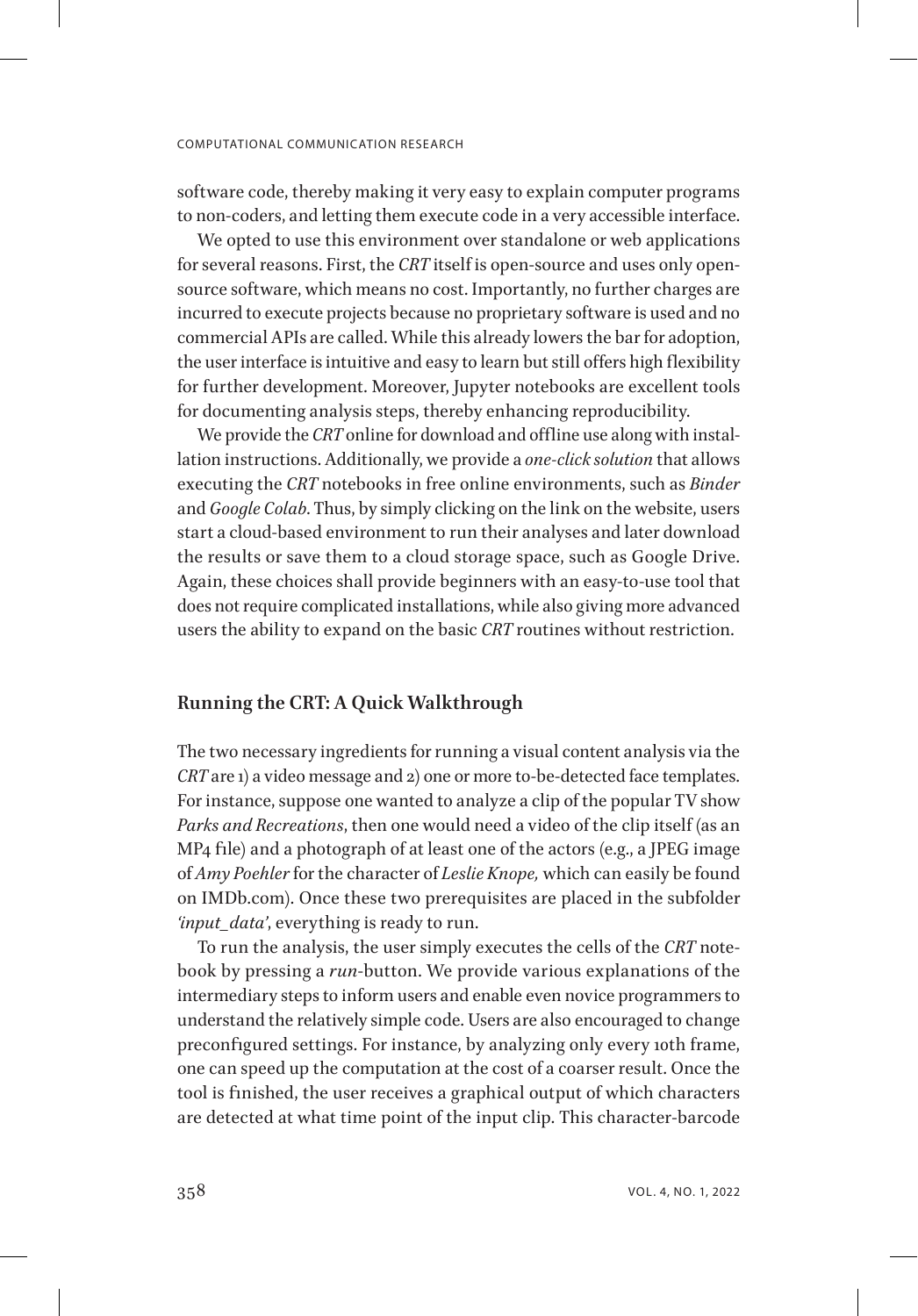simply illustrates the *CRT*'s character-by-time output matrix, which is also saved out as a CSV file to the folder *'output\_data.'*

Importantly, if the *CRT* detects a face, but does not find a match to any of the provided face templates, it saves a snapshot of the image to an interim folder *'unrecognized\_images.'* After a first-pass run of the *CRT*, users can visit this output folder and judge whether they want to include this character in the analysis (e.g., a side character such as *Aziz Ansari*). If one chooses to do so, one can simply include this character as a face template in the *'input\_data'* folder and rerun the *CRT*. This *human-in-the-loop* style procedure can be repeated iteratively until all relevant characters are included (Zamith & Lewis, 2015).

# **Example Study: Testing CRT's Validity**

In this section, we demonstrate the *CRT* in practice by reporting a small example study wherein (a) we show how *CRT* can be used to detect characters in television shows and (b) provide evidence for the *CRT*'s validity. The motivation for this is that while there is no doubt that the *CRT* is superior to humans in terms of its low-cost, highly scalable, efficient, and objective nature, it remains to be demonstrated that computer-based character recognition matches human-level accuracy.

To provide this evidence of the tool's validity, we designed a test in which we compared results with human coders with the *CRT's* output. In brief, we drew a sample from different current TV shows and had human coders annotate the presence of faces and code their identity. The same procedures were also carried out by the CRT, enabling us to compare the overall performance. We find that the *CRT* is overall on par with human coders, but given its strong performance, low cost, and high scalability is superior to human coding of character appearance.

# *Methods and Materials*

**Sample.** We devised a list of 154 television shows that aired during primetime on the major broadcasting networks in 2016. Although this sampling frame may not be exhaustive, we note that the purpose of the study was to establish measurement validity rather than generalizability. Thus, this is an appropriate sampling frame. From the list of 154 shows, a stratified random sample was drawn. Specifically, the shows were separated into three categories based on IMDb.com genre tags *comedy* (*n* = 31), *drama* (*n* = 64), and *reality shows* (*n* = 24), excluding mixed-genre shows. These groups were chosen to ensure that the *CRT* coded for characters who could be portrayed on screen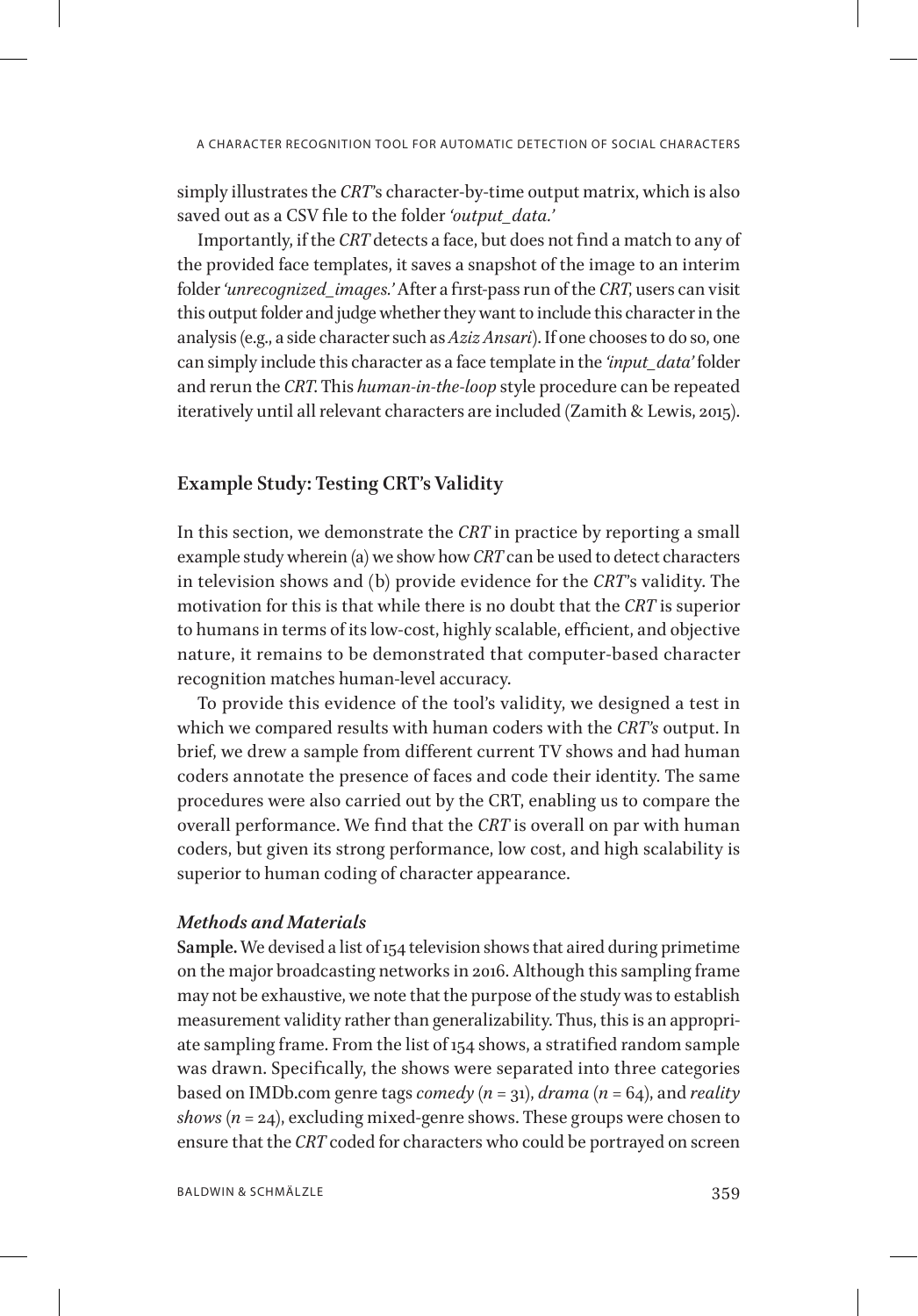| Show                | Genre        | <b>Season</b> | <b>Episode</b>         |
|---------------------|--------------|---------------|------------------------|
| Crazy Ex-Girlfriend | Comedy       | $\mathcal{P}$ | Where is Josh's Friend |
| The Middle          | Comedy       | 8             | The Core Group         |
| Ouantico            | Drama        | $\mathcal{P}$ | <b>KUDOVE</b>          |
| The Flash           | Drama        | 3             | Flashpoint             |
| The Biggest Loser   | Reality-Show | 17            | <b>Money Hungry</b>    |
| <b>Shark Tank</b>   | Reality-Show | 8             | Episode #8.1           |

| Table 1 Overview of Shows used for the Validation Study |  |  |  |  |
|---------------------------------------------------------|--|--|--|--|
|---------------------------------------------------------|--|--|--|--|

in a variety of ways. For instance, a drama may have darker lighting and more special effects compared to a comedy or reality-show. Of note, animation shows were excluded from the sample since the *CRT* is not designed to pick up animated characters. From each genre, two shows were randomly chosen for the study. The chosen shows were *Crazy Ex-Girlfriend* and *The Middle* (comedy), *Quantico* and *The Flash* (drama), and *The Biggest Loser* and *Shark Tank* (reality*;* see Table 1). From each show, the first ten minutes of the pilot episode of the 2016 season were recorded and used for analysis.

**Character Selection.** Seventy-seven characters were selected to code for their presence or absence based on the credit list of each episode's IMBd. com page. Images of the actor or actress playing the character were used as the reference images for the CRT and the human coders, respectively.

**Computer Coding.** The *CRT* was provided with the videos and reference images to code for the presence or absence of a character. The *face\_recognition* package was set to the default tolerance of .6. Lower tolerance increases strictness while higher numbers reduce strictness. Each ten minutes video was cut into two five-minutes videos for easier processing. After processing 108,000 frames from the 12 five-minute videos, the units were collapsed into 15-second intervals (1800 frames) and then collapsed as percentage scores (i.e., the percentage of frames the character was coded in the 1800 frames).

**Human Coding.** In addition to the computer coding, a human-based content analysis was conducted with the same variables and sample. Two human coders were provided the same reference images of the actors/ actresses who played the seventy-seven characters in the shows. The coders then coded for the presence and absence of characters within 15-second segments. After the coding was completed, a third referee coder was recruited to resolve any disagreements between the two coders. The average Krippendorff alpha for character presence was .62. After removing characters with low reliabilities (i.e., those with  $a < .50$ ;  $n = 16$ ) the average Krippendorff alpha was .82. The final analysis is thus based on a total of sixty-one characters.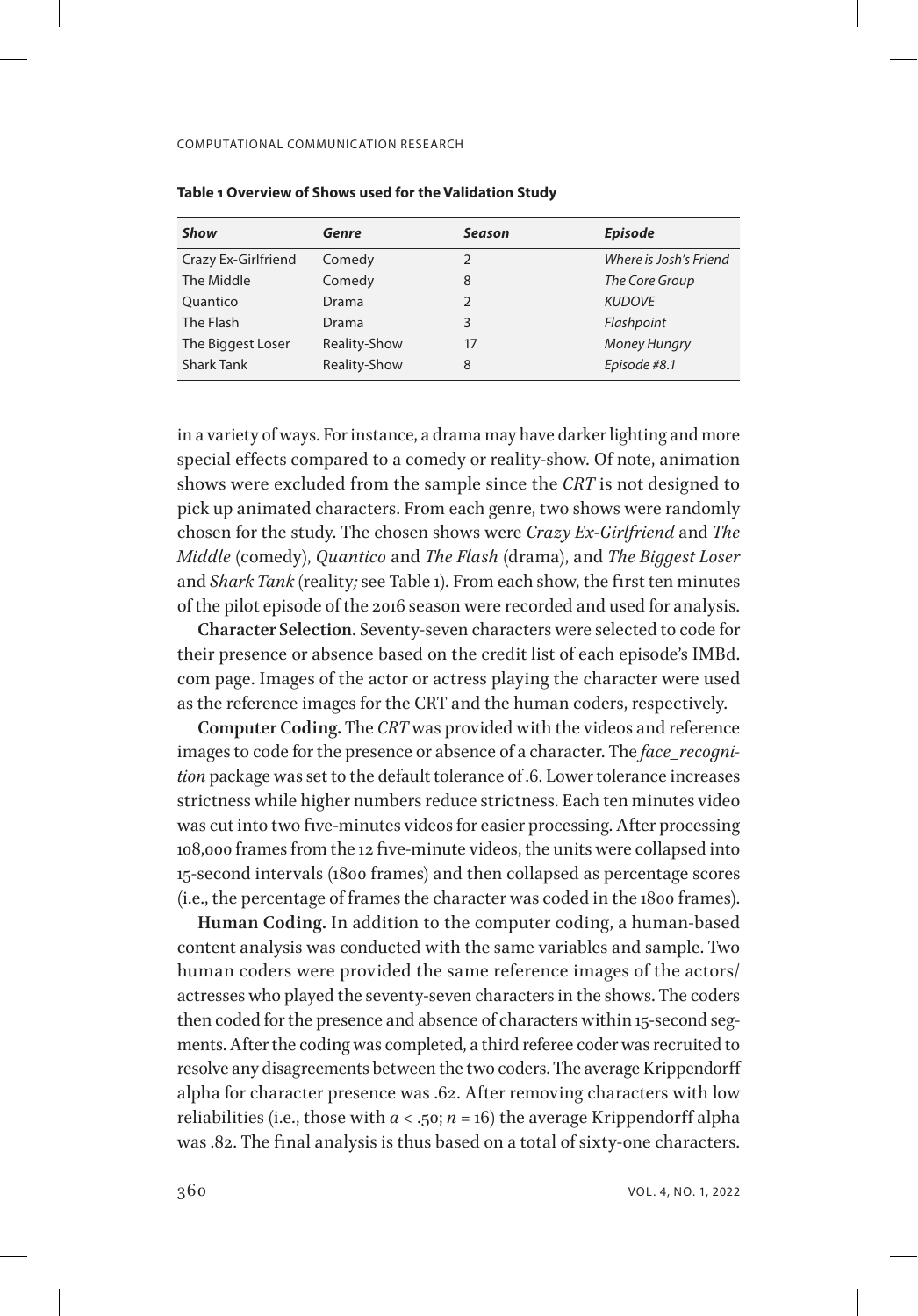

Figure 3 ROC Curve of CRT Performance

*Note.* Human coders are treated as ground truth. Left panel: ROC for all shows. Right panel: ROC curves for individual shows.

## *Validation Study: Results and Discussion*

To test the accuracy of the *CRT*, we compared its performance against the performance of human coders. Specifically, we plotted Receiver Operating Characteristic (ROC) curves across all shows as well as for each show individually (Figure 3). A ROC curve plots the false positive fraction (i.e., 1 - specificity) against the true positive fraction (i.e., sensitivity). In the context of the character recognition task, true positives represent detections of a character when the character was actually on-screen (using human raters as ground truth), whereas false negatives would represent mistakenly detected characters who were not actually depicted. Practically, the closer the ROC curve is to the upper left corner and away from the chance line along the main diagonal, the higher the discrimination, and therefore, the higher the accuracy of the tool (Zweig & Campbell, 1993). A summary statistic for ROC curves is the area under the curve (AUC), whereby a ROC AUC of 1 represents a perfect score and 0.5 indicates performance at chance level.

We assumed that the human coders were perfectly correct in discerning presence and non-presence, providing so-called 'ground truth' against which the *CRT* results can be compared. Figure 3 shows the result of the ROC analysis for all shows (i.e., 2440 potential character detection cases). The overall performance across shows was at *AUC* (*n* = 2440) = .93, 95% *CI* = [.92, .94]. This demonstrates that the *CRT* has the ability to detect faces well above chance and at a level close to human performance. All analysis and data can be found on the study's Github repository: https://git.io/JDE07.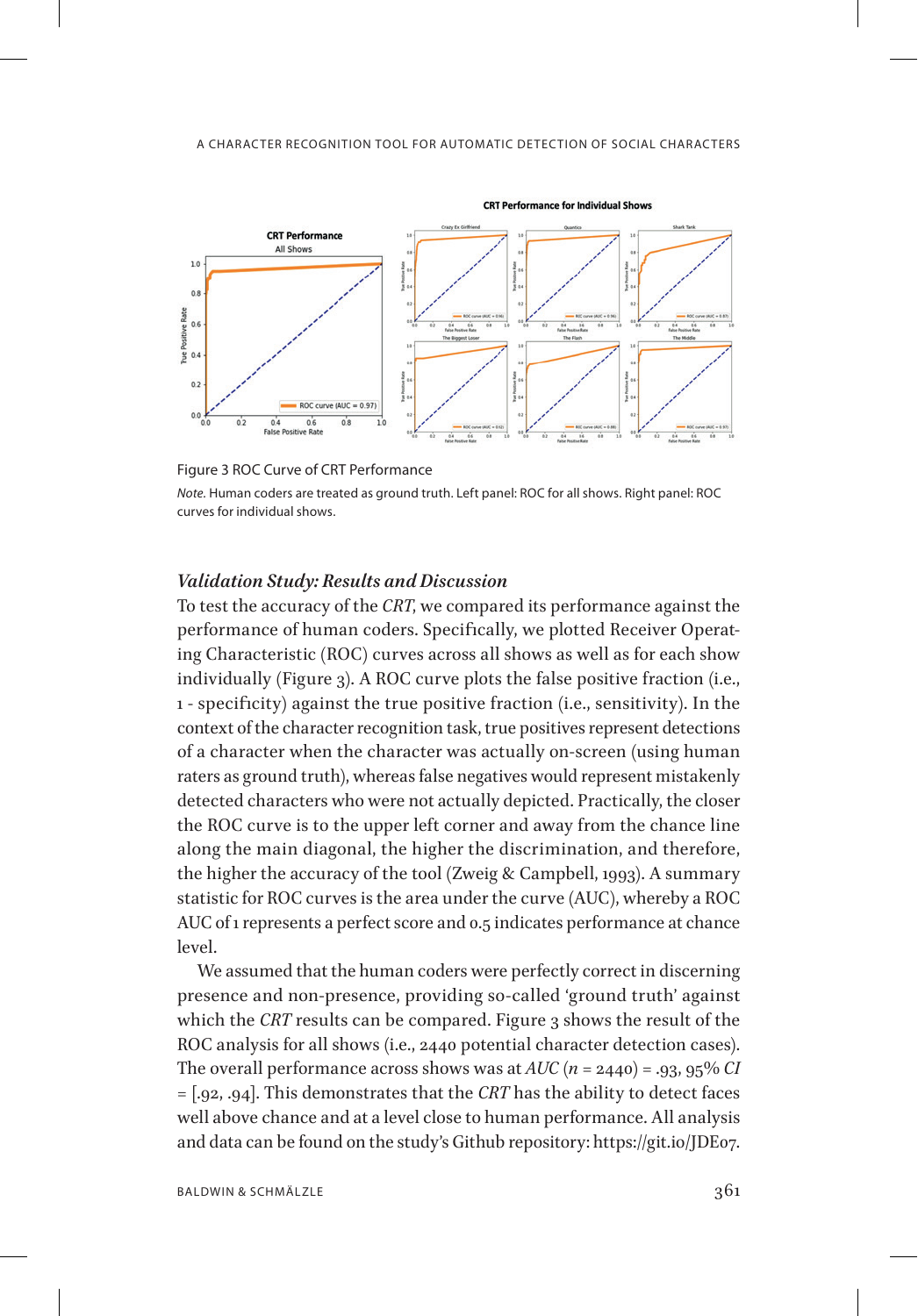While previous research has shown that facial recognition can have high accuracy for detecting the static faces of people in individual photographs, our small study demonstrates how the *CRT* is able to detect a set of dynamic characters on screen that are not a part of an initial training-testing dataset and correctly match them to prespecified templates. Unlike the still photos that most facial recognition models are built upon, the characters in our six shows are constantly changing in their positions, head direction, how they move, how they are lighted, and whether or not there are obstructions. In other words, the way the characters are depicted in the videos is a lot messier. Thus, this study provides support for the validity of the *CRT* for content analytic research. Together with the fact that the CRT is immensely scalable, cost-free, and can sift through large amounts of video footage without ever getting tired, this suggests that the tool can be used profitably to aid visual content analysis of video-based media.

## **Example Applications across Communication Science**

Having demonstrated the *CRT* and affirmed its validity in a small validation study, we next discuss its potential for content analysis projects across different domains of mass communication research. Specifically, we illustrate promising use-cases in entertainment studies, political communication, health communication, and communication neuroscience. We note here that the *CRT* may be especially useful when combined with other computational tools in order to go beyond its basic capabilities - face/character recognition - and to approach higher-level socially latent variables, such as the emotional expressions, character co-occurrences, or face-object pairings and visual sentiment analysis. In its current form, the *CRT* only performs the basic task of visual character recognition, which is conceptually equivalent to the task of named entity recognition in NLP. In the following examples, we highlight some ideas on how to combine multiple computational tools in a pipeline to capture variables of interest in contexts relevant to communication researchers.

# *Example 1: Entertainment Studies*

Characters often take on an important role in audiences' lives when people develop parasocial relationships with them (Giles, 2002). A researcher interested in how audiences react emotionally to their favorite characters over time may conduct a diary study in which participants record their media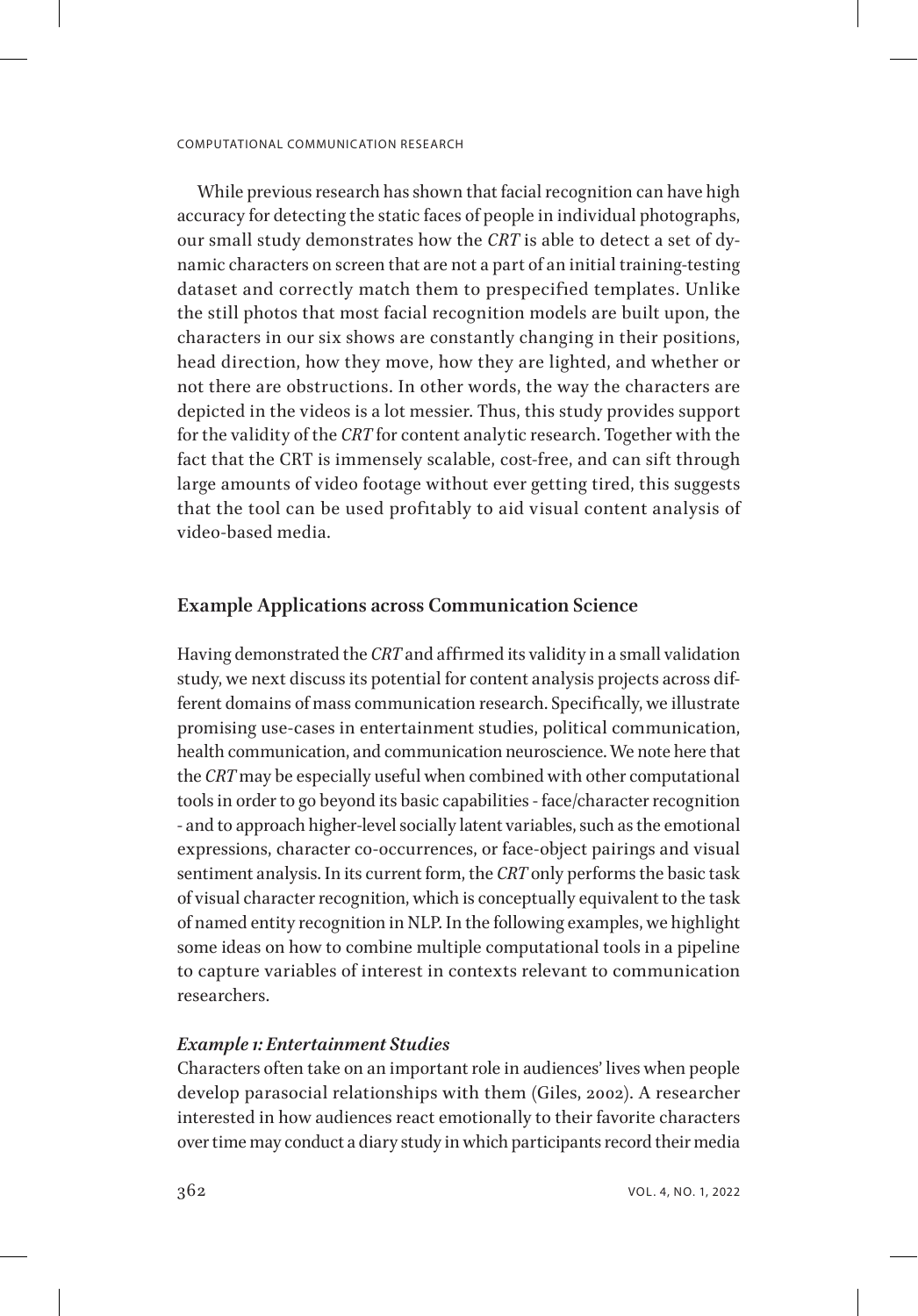use as well as their emotional states over a set time period. The researcher could then use the *CRT* to content analyze the consumed media content mentioned in the diary to extract the timepoints when the participant's favorite characters were on screen. From this, one could then correlate the times when favorite characters were on-screen and participants' emotional state. Furthermore, once the *CRT* timestamps a person's favorite character, human coders could conduct a follow-up content analysis to evaluate the character's situation in each scene (e.g., was the character in a positive or negative situation).

## *Example 2: Political Communication*

Political communication scholars have long been interested in the manner in which political figures and events are visually portrayed (e.g., Casas & Williams, 2019). Of particular interest is how political figures set the public agenda (McCombs & Shaw, 1972) and how the news frames their behaviors (Masters et al., 1991). With the use of the *CRT*, it would be easy to extract the exact frequency and length a political figure appears on the 24-hour news cycle. If we want to know how the news coverage frames a particular political figure, we could utilize additional computational tools to also extract the speech of news anchors right before and after the political figure is shown, or quantify qualities of the depicted images, such as the share of screen covered, the presentation angle (from below vs. above), or whether there are national symbols in the background (Schill, 2012).

## *Example 3: Health Communication*

The prevalence of alcohol and tobacco products in television and movies is a longstanding public health concern (e.g., Bergamini et al., 2013). A related topic is how frequently minority groups are represented using alcohol and tobacco products on-screen (e.g., Lee et al., 2013). By combining the *CRT* with additional object detection tools, such as the Alcoholic Beverage Identification Deep Learning Algorithm (Kuntsche et al., 2020), one can explore the frequency in which minority groups are depicted with alcohol and tobacco products. Specifically, researchers could use the *CRT* to detect faces from a pre-existing list of minority actors and then use additional object detection tools to examine whether alcohol or tobacco products are presented at the same frame-by-frame time points at which the actors appear. For actors that are not in the a-priori list, the *CRT* can save the unknown detections for human coders to manually inspect for ethnicity and feed this information back into the *CRT* using the human-in-the-loop technique.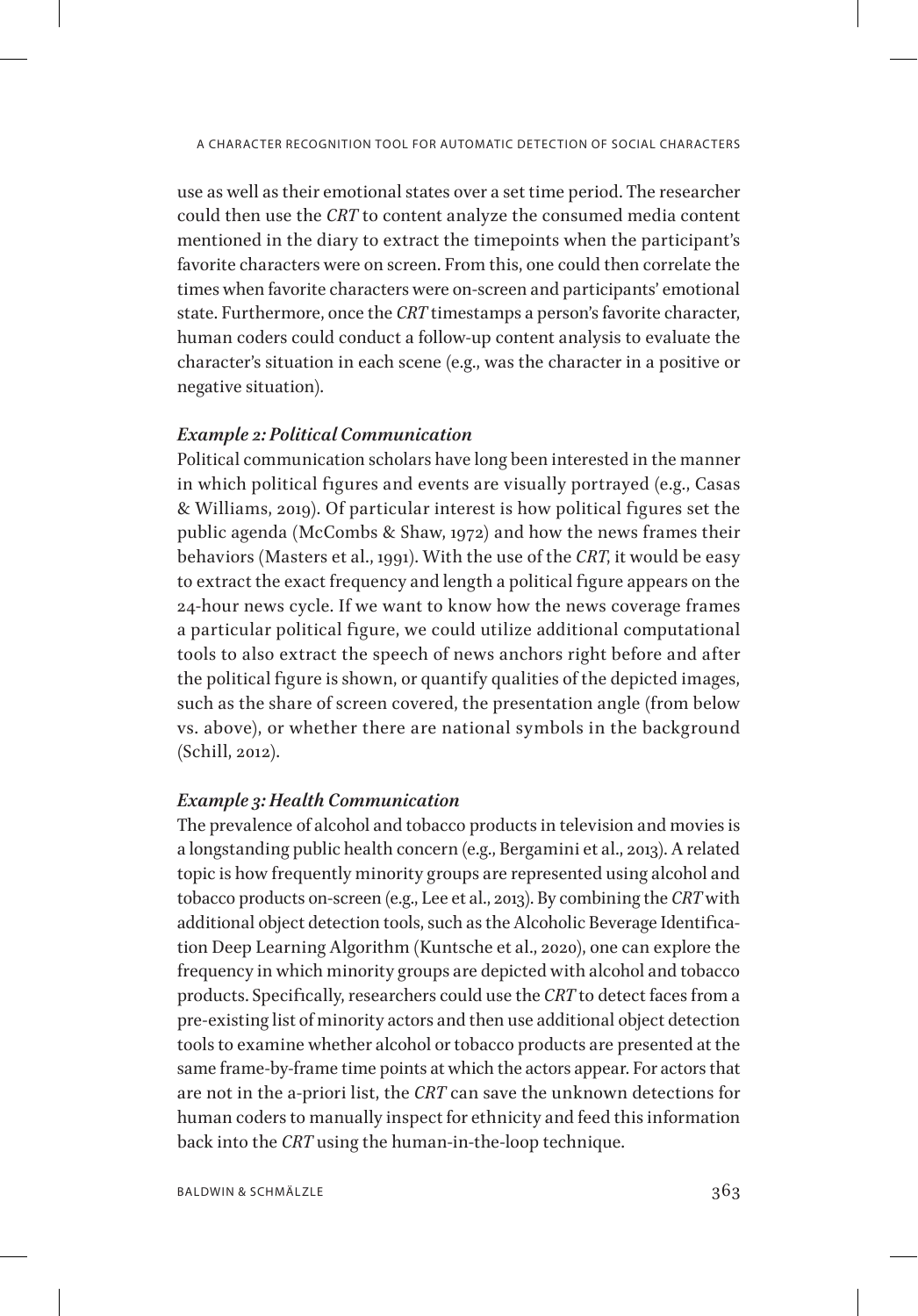### *Example 4: Communication Neuroscience*

The health communication example provides a good transition for another use case for the *CRT*. Wagner et al., (2011) measured the brain activity of smokers and nonsmokers exposed to cues of smoking in movies. Such studies could be scaled up and refined by using the *CRT* to detect when particular characters of interest are on-screen with great specificity. More broadly, the emerging field of communication and media neuroscience (e.g., Weber et al., 2015; Schmälzle & Meshi, 2020) strives to complement media effects research with insights into media mechanisms. However, this endeavor hinges critically on our ability to quantify the content elements that evoke specific neural responses. Since changes in brain activation happen within milliseconds (Schmälzle et al., 2011; Luck & Kappenman, 2011), which is too fast for human coders, the *CRT* can analyze data at the frame level to get the precise moments when characters and their attributes are on and off-screen.

### **Future Directions, Expansions, and Current Limitations**

Having outlined how the *CRT* provides an easy and cost-free way to measure character prevalence and how it could be used across different domains, we next turn to avenues for future research and expansion. The *CRT* can be a starting point to select relevant scenes that can be displayed to human coders for further analysis. For instance, many content analyses are designed to capture information that computers currently cannot identify automatically (e.g., higher-level latent qualities such as humor). For such cases, the *CRT* can be used essentially as a cutting-tool to identify the scenes in which a relevant character occurs and save them out as a 'character-trailer.' This takes away the burden from human coders of having to identify the character within potentially hours of video footage (Zamith & Lewis, 2015).

In addition to describing character prevalence or preparing data for human coders, the *CRT* can also provide the input for further computational analyses. As discussed above, the field of natural language processing has embraced a pipeline-based approach in which projects are broken down into subtasks, such as tokenization, named-entity-recognition, coreference resolution, etc. A similar strategy will be beneficial for visual data, and character recognition will be central to it. For instance, based on the identification of scenes featuring the character *Leslie Knope*, it becomes possible to ask further questions like how her facial expression changes over time, in which settings she appears, or how surrounding characters respond. Thus, the *CRT*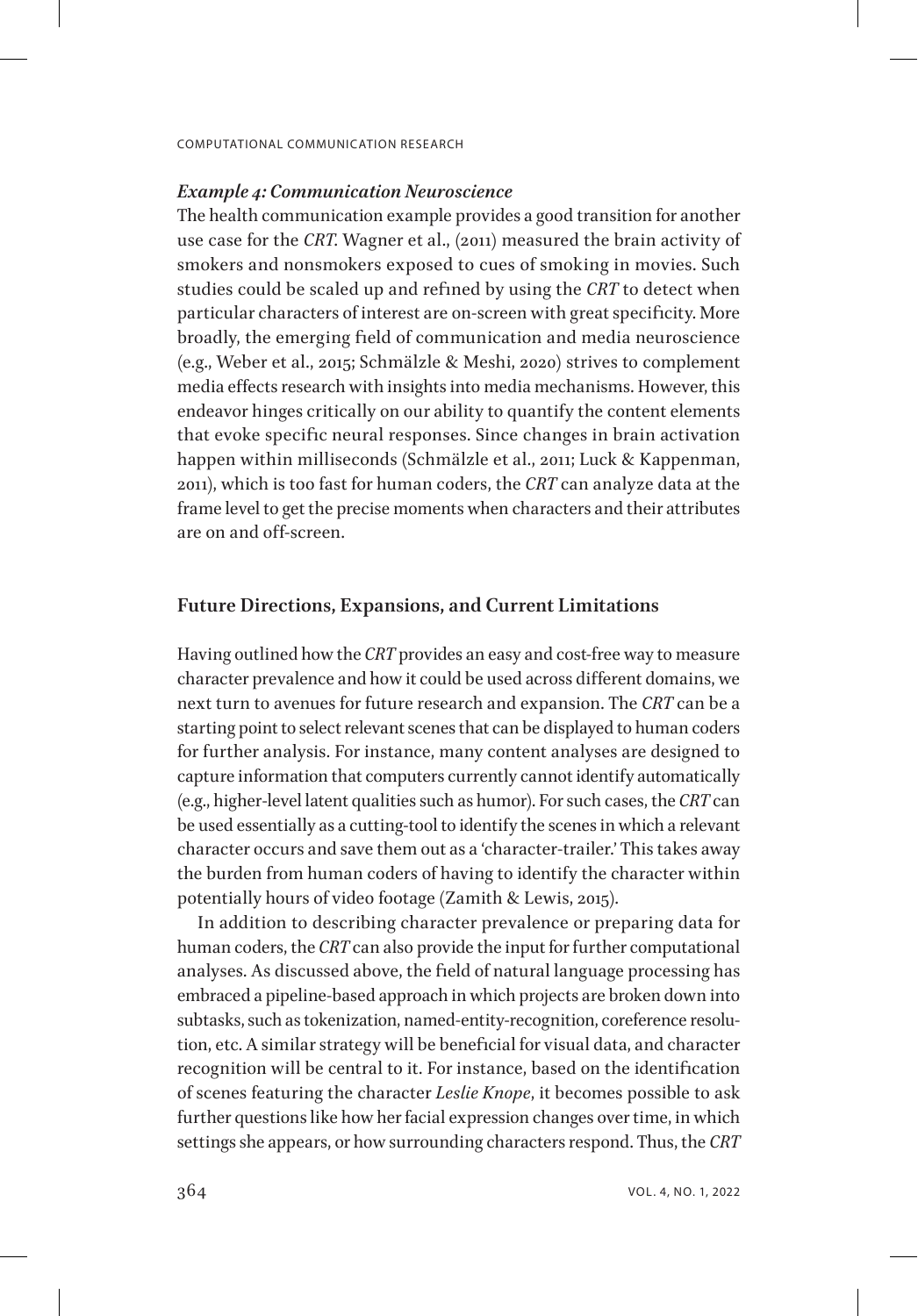could again be used to save out relevant clips or frames, which can then be further analyzed using custom tools for facial expression analysis, action recognition, or analyses of character co-appearance.

Beyond these immediate possibilities, we anticipate that the use of computer vision methods for large-scale analyses of media content is about to explode (e.g., Zellers et al., 2019). Content analytic researchers have long understood the potential for computational tools to reliably automate the coding process involved in video-based content analyses. For instance, twenty years ago Evans (2000) imagined a situation wherein computational tools could "permit social scientists to automate many common content analysis procedures" that would allow researchers to measure relevant higher-level variables such as acts of violence within videos (p. 247). While early computer vision tools were neither accessible nor powerful enough to code such variables, nowadays, this is becoming a possibility (Monfort, et al., 2019; Zellers et al., 2019). With the introduction of computational communication science (Shah et al., 2015), advances in deep learning and computer vision (Chollet, 2018), and the rise in code-sharing websites (e.g., github.com), powerful and accessible computational tools and methods are readily becoming more available. Although it is certainly not yet the case that computers can 'understand' what they see, their vision becomes increasingly refined (e.g., Levesque, 2019; Mitchell, 2020).

For instance, researchers may soon want to build so-called "visual dictionaries" to code for the presence of variables of interest in a similar manner to text-based content analysis methods (Pennebaker, 2001). One may create a "violence dictionary" where a computer can code for the presence of objects and actions such as a gun or a punch as indicators of violence. Combined with facial recognition, researchers could code not only for the prevalence of violence but also *who* are the victims and perpetrators of that violence. While we are unaware of any such visual dictionary in use, some scholars have begun exploring how a particular combination of visual cues may indicate specific social phenomena. For example, Schmälzle and Grall (2020) used object detection to find movie scenes that were particularly suspenseful (e.g., close-up shots of a gun).

Building on this idea further, Araujo et al. (2020) recently demonstrated that it is possible to use supervised machine learning using data retrieved from object detection models to detect socially latent variables (e.g., different types of environmental frames in this case) in images. Applied to video content, researchers could use a combination of character recognition, object detection, and speech recognition together as data to train a model using supervised learning without the need for a specific visual dictionary.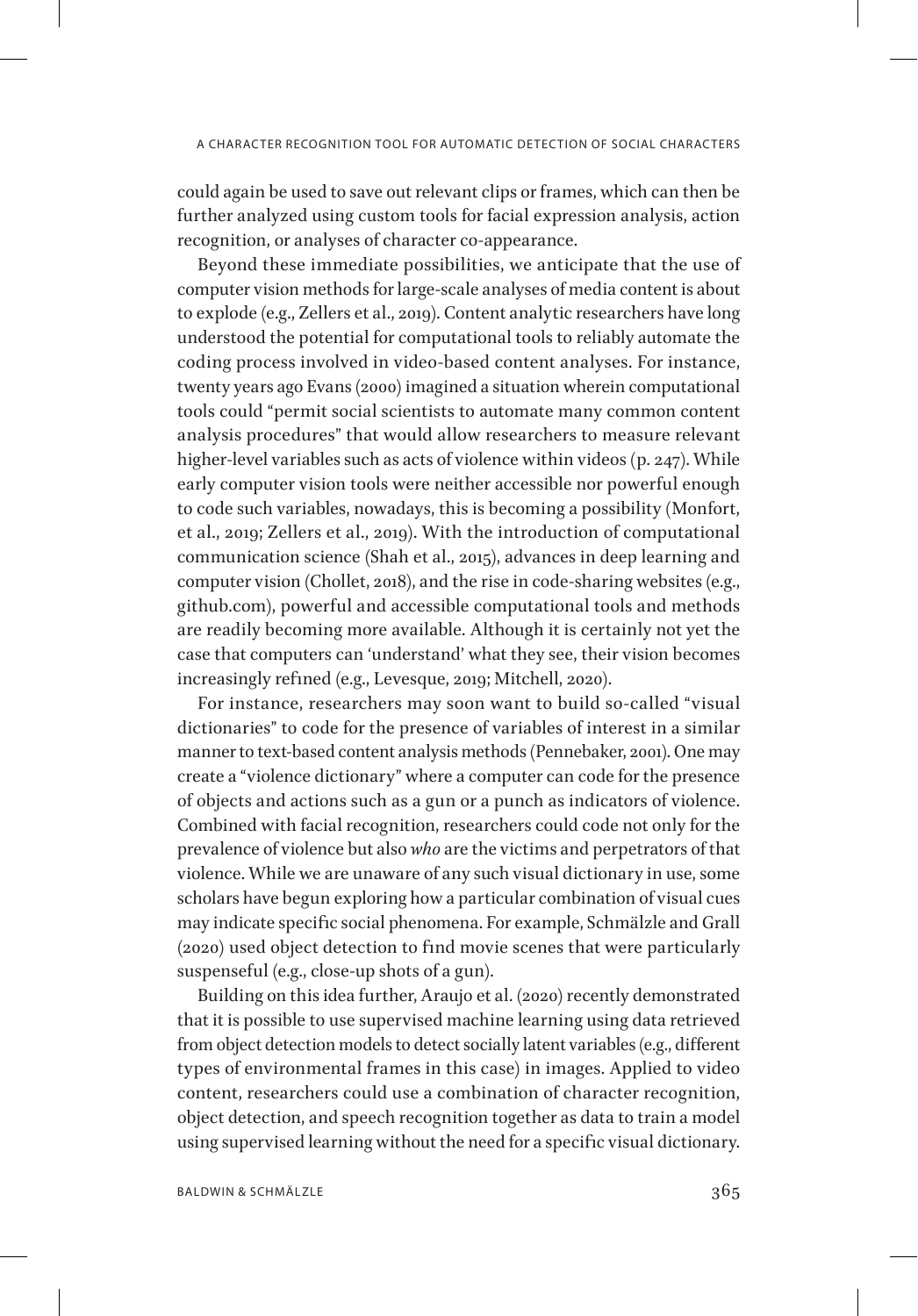With that said, the application of this technique with video content may be a worthy goal for future research.

Despite our optimism for the application of facial recognition in content analytic research, there are several limitations it brings that need to be noted. First, many computer vision models are biased in one way or another due to the training data used during supervised learning (Zou & Schiebinger, 2018). This is also apparent in facial recognition where reports have shown that minority groups are underrepresented, or that methods are biased to relevant variables, such as skin tone. In a similar vein, the face recognition library underlying the *CRT* has not yet been shown to work well with children's faces or animated characters reliably (Geitgey, 2016). Although we tried with our validation study to sample from a broad range of shows depicting a diverse pool of characters, researchers should be aware of these limitations. Thus, if the goal is to specifically study minority representation or examine children's media, researchers should devote special attention to validate results with a subsample coded by human raters.

Another more specific limitation arises in situations when a character's face is obstructed (e.g., when looking away, hiding behind something, or wearing a mask). This will cause the tool to fail, even though a human coder could still identify the person based on clothing or other cues. Although complete facial obstruction still poses problems for the tool, we noticed that oblique face orientations may initially fail to be matched to reference images, but this can often be fixed by simply adding the corresponding shot from the *'unrecognized\_images'* folder to the set of reference images and rerunning the *CRT*. Lastly, we note that facial recognition can sometimes be 'too good.' For instance, the *CRT* also tracks unimportant faces, such as those in a crowd of people, background photographs, or pieces of art, such as the Mona Lisa portrait. However, these false positives can also be screened out easily via the *human-in-the-loop* technique.

Within this context, it is also important to point to the broader societal debate about responsible AI, privacy, and potential side effects of technologies, particularly facial recognition. In fact, face recognition technology can be an instrument for social control if used for the purpose of surveillance (e.g., at public places), applicant selection (e.g., by insurance companies), or access control, and recently there have been several calls for regulating the use of such technology. Although these concerns do not directly apply to the use of facial recognition in computational media research, social scientists should be particularly aware of these rapid technological developments and ongoing discussions about their implications.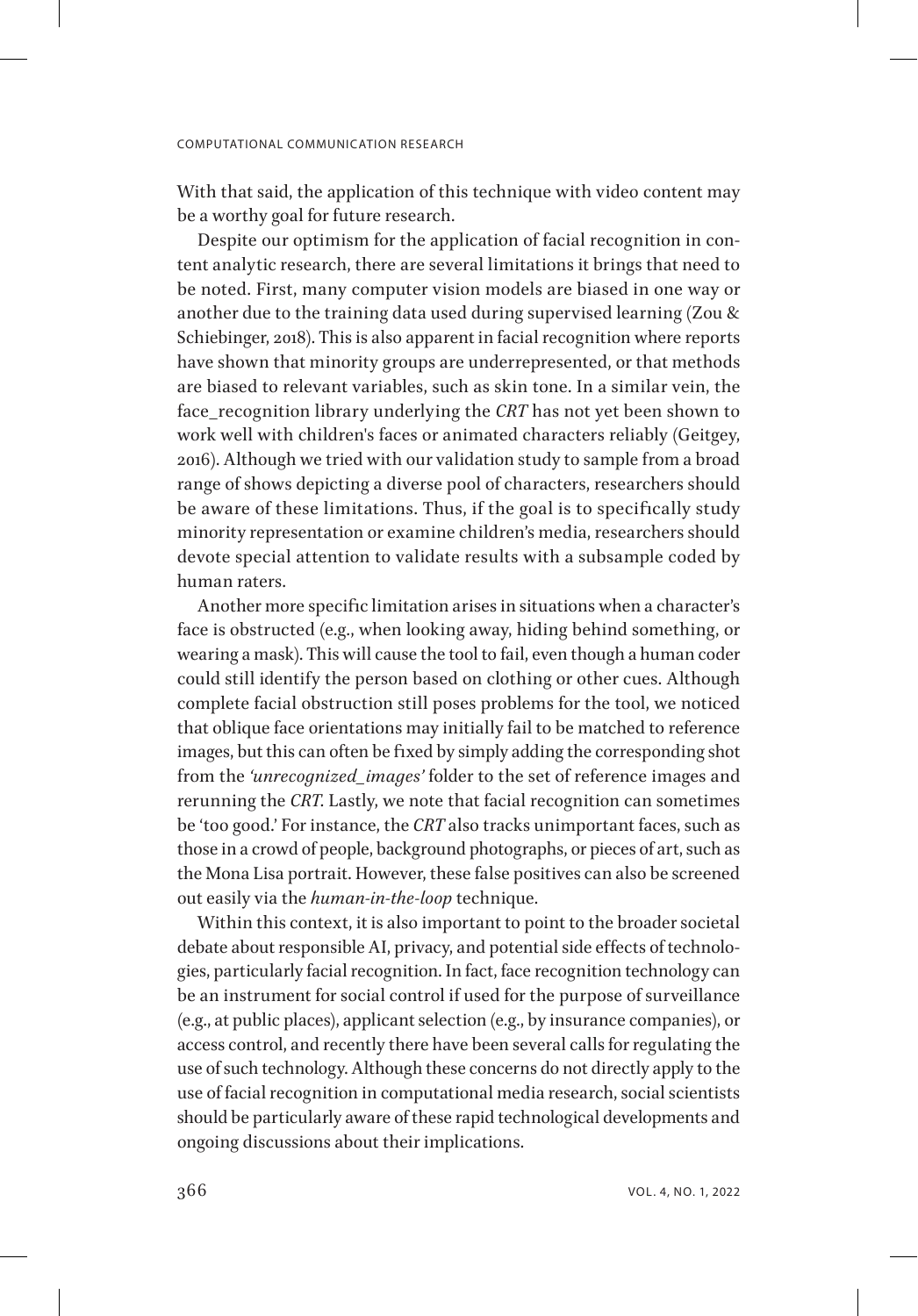# **Conclusion**

In summary, character recognition in visual media is a task equivalent to that of named-entity-recognition in text analysis. This paper introduces a *Character-Recognition-Tool* (*CRT*) using Python open-source software to accomplish this task. The *CRT* is designed to be free, easy-to-use, scalable, and expandible to downstream applications. We have demonstrated the validity of the tool and provided examples for its use. We anticipate that the *CRT* will be useful to content analysts across different domains of communication science.

# **References**

- Araujo, T., Lock, I., & van de Velde, B. (2020). Automated visual content analysis (AVCA) in communication research: A protocol for large scale image classification with pre-trained computer vision models. *Communication Methods and Measures,* 14(4), 239-265. https://doi.org/10.1080/19312458.2020.1810648
- Bergamini, E., Demidenko, E., & Sargent, J. D. (2013). Trends in tobacco and alcohol brand placements in popular US movies, 1996 through 2009. *JAMA Pediatrics*, 167(7), 634-639. https://doi:10.1001/jamapediatrics.2013.393
- Bradski, G., & Kaehler, A. (2008). *Learning OpenCV: Computer vision with the OpenCV library*. O'Reilly Media, Inc.
- Datta, A. K., Datta, M., & Banerjee, P. K. (2015). *Face detection and recognition: Theory and practice*. CRC Press.
- Dhall, A., Goecke, R., Lucey, S., & Gedeon, T. (2012). Collecting large, richly annotated facial-expression databases from movies. *IEEE Annals of the History of Computing*, 19(3), 34-41. https://doi.ieeecomputersociety.org/10.1109/MMUL.2012.26
- Casas, A., & Williams, N. W. (2019). Images that matter: Online protests and the mobilizing role of pictures. *Political Research Quarterly*, 72(2), 360-375. https:// doi.org/10.1177/1065912918786805
- Chollet, F. (2018). *Deeping learning with Python*. Manning Publications Co.
- Evans, W. (2000). Teaching computers to watch television: Content-based image retrieval for content analysis. *Social Science Computer Review*, 18(3), 246-257. https://doi.org/10.1177/089443930001800302
- Geitgey (2016). *Machine learning is fun! Part 4: Modern face recognition with deep learning*. Medium. https://medium.com/@ageitgey/machine-learning-is-funpart-4-modern-face-recognition-with-deep-learning-c3cffc121d78
- Gibson, R., & Zillmann, D. (2000). Reading between the photographs: The influence of incidental pictorial information on issue perception. *Journalism & Mass Communication Quarterly*, 77(2), 355-366. https://doi.org/10.1177/107769900007700209

BALDWIN & SCHMÄLZLE 367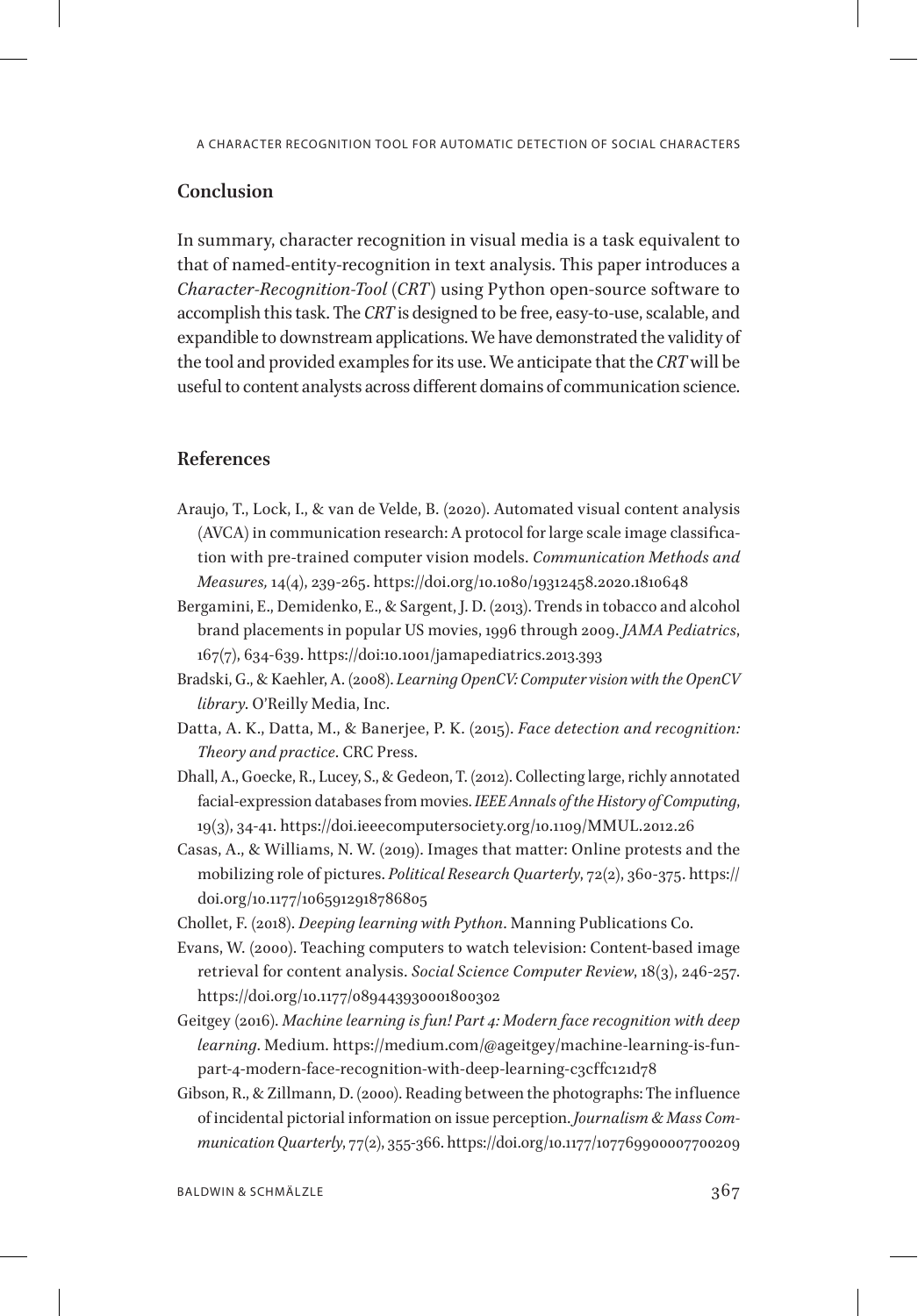- Giles, D. C. (2002). Parasocial interaction: A review of the literature and a model for future research. *Media Psychology*, 4(3), 279–305. https://doi.org/10.1207/ s1532785xmep0403\_04
- Goyal, A., Gupta, V., & Kumar, M. (2018). Recent named entity recognition and classification techniques: A systematic review. *Computer Science Review*, 29, 21-43. https://doi.org/10.1016/j.cosrev.2018.06.001
- Guha, T., Huang, C. W., Kumar, N., Zhu, Y., & Narayanan, S. S. (2015). Gender representation in cinematic content: A multimodal approach. *Proceedings of the 2015 ACM on International Conference on Multimodal Interaction*, 31-34.
- Huang, G. B., Mattar, M., Berg, T., & Learned-Miller, E. (2008). Labeled faces in the wild: A database for studying face recognition in unconstrained environments. *Workshop on faces in 'Real-Life' Images: Detection, alignment, and recognition*.
- Joo, J., Bucy, E. P., & Seidel, C. (2019). Automated coding of televised leader displays: Detecting nonverbal political behavior with computer vision and deep learning. *International Journal of Communication*, 13, 4044–4066. https://ijoc.org/index. php/ijoc/article/view/10725
- King, D. E. (2009). Dlib-ml: A machine learning toolkit. *The Journal of Machine Learning Research*, 10, 1755-1758.
- Kluyver, T., Ragan-Kelley, B., Pérez, F., Granger, B., Bussonnier, M., Frederic, J., … et al., Jupyter development team. (2016). Jupyter Notebooks – A publishing format for reproducible computational workflows. In F. Loizides & B. Scmidt (Eds.), *Positioning and power in academic publishing: Players, agents and agendas* (pp. 87–90). IOS Press.
- Krantz-Kent, R. (2018). Television, capturing America's attention at prime time and beyond. *Beyond the Numbers: Special Studies & Research*, 7(14), 1-11. https:// www.bls.gov/opub/btn/volume-7/television-capturing-americas-attention.htm

Krippendorff, K. (2004). *Content analysis: An introduction to its methodology*. Sage.

- Kuntsche, E., Bonela, A. A., Caluzzi, G., Miller, M., & He, Z. (2020). How much are we exposed to alcohol in electronic media? Development of the Alcoholic Beverage Identification Deep Learning Algorithm (ABIDLA). *Drug and Alcohol Dependence*, 208, 107841. https://doi.org/10.1016/j.drugalcdep.2020.107841
- Lee, J. G., Agnew-Brune, C. B., Clapp, J. A., & Blosnich, J. R. (2014). Out smoking on the big screen: Tobacco use in LGBT movies, 2000–2011. *Tobacco Control*, 23(e2), e156-e158. http://dx.doi.org/10.1136/tobaccocontrol-2013-051288

Levesque, H. J. (2019). *Common sense, the Turing test, and the quest for real AI*. MIT Press.

- Lovejoy, J., Watson, B. R., Lacy, S., & Riffe, D. (2014). Assessing the reporting of reliability in published content analyses: 1985–2010. *Communication Methods and Measures*, 8(3), 207-221. https://doi.org/10.1080/19312458.2014.937528
- Luck, S. J., & Kappenman, E. S. (Eds.). (2011). *The Oxford handbook of event-related potential components*. Oxford University Press.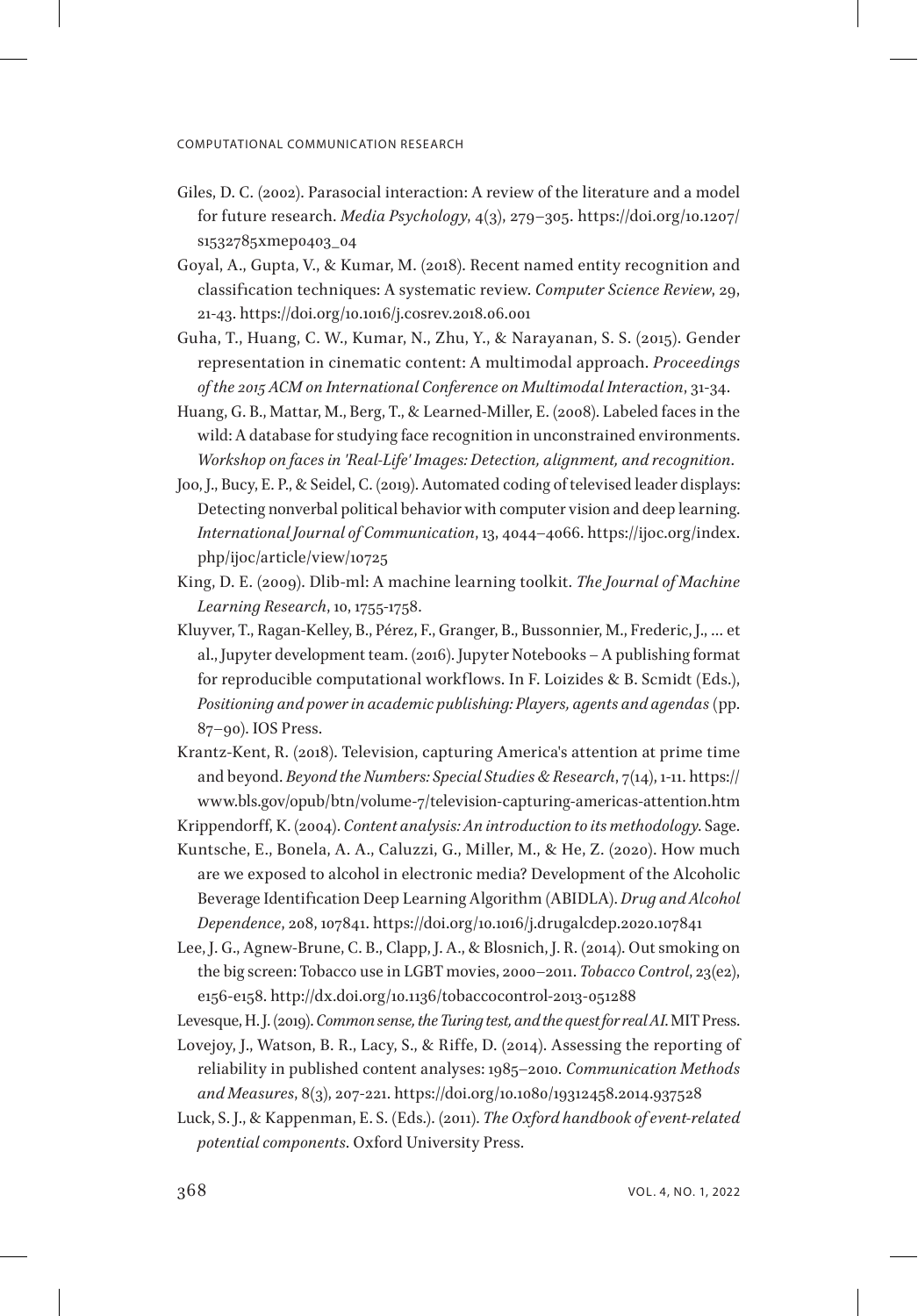A CHARACTER RECOGNITION TOOL FOR AUTOMATIC DETECTION OF SOCIAL CHARACTERS

- Masters, R. D., Frey, S., & Bente, G. (1991). Dominance & attention: Images of leaders in German, French, & American TV news. *Polity*, 23(3), 373-394. https://doi. org/10.2307/3235132
- Maze, B., Adams, J., Duncan, J. A., Kalka, N., Miller, T., Otto, C., ... & Grother, P. (2018, February). Iarpa janus benchmark-c: Face dataset and protocol. *2018 International Conference on Biometrics (ICB)*, 158-165.
- McCombs, M. E., & Shaw, D. L. (1972). The agenda-setting function of mass media. *Public Opinion Quarterly*, 36(2), 176-187. https://doi.org/10.1086/267990
- McNamara, Q., de la Vega, A., & Yarkoni, T. (2017). *Developing a comprehensive framework for multimodal feature extraction. arXiv [cs.CV]*. Retrieved from http://arxiv.org/abs/1702.06151
- Messaris, P. (1997). *Visual persuasion: The role of images in advertising*. Sage.

Mitchell, M. (2019). *Artificial intelligence: A guide for thinking humans*. MIT Press.

- Monfort, M., Andonian, A., Zhou, B., Ramakrishnan, K., Bargal, S. A., Yan, T., ... & Oliva, A. (2019). Moments in time dataset: One million videos for event understanding. *IEEE Transactions on Pattern Analysis and Machine Intelligence*, 42(2), 502-508. https://doi.org/10.1109/TPAMI.2019.2901464
- Nagrani, A., & Zisserman, A. (2018). *From Benedict Cumberbatch to Sherlock Holmes: Character identification in tv series without a script*. arXiv. https://arxiv.org/ abs/1801.10442
- National Television Violence Study. (1996). *National television violence study (Vol. 1)*. Thousand Oaks, CA: Sage.
- National Television Violence Study. (1997). *National television violence study (Vol. 2)*. Studio City, CA: Sage.
- Patron-Perez, A., Marszalek, M., Zisserman, A., & Reid, I. (2010). High five: Recognising human interactions in TV shows. *Proceedings of the British Machine Vision Conference*, 1(2), 1-11. https://doi:10.5244/C.24.50
- Peng, Y. (2018). Same candidates, different faces: Uncovering media bias in visual portrayals of presidential candidates with computer vision. *Journal of Communication*, 68(5), 920–941. https://doi.org/10.1093/joc/jqy041
- Pennebaker, J. W., Francis, M. E., & Booth, R. J. (2001). *Linguistic inquiry and word count (LIWC): LIWC2001*. Mahway: Lawrence Erlbaum Associates.
- Raney, A. A. (2008). Affective disposition theories. In *The International Encyclopedia of Communication*. Wiley. https://doi.org/10.1002/9781405186407.wbieca031.pub2
- Riff, D., Lacy, S., & Fico, F. (2014). *Analyzing Media Messages: Using Quantitative Content Analysis in Research*. Routledge.
- Krizhevsky, A., Sutskever, I., & Hinton, G. E. (2017). Imagenet classification with deep convolutional neural networks. *Communications of the ACM*, 60(6), 84-90. https://doi.org/10.1145/3065386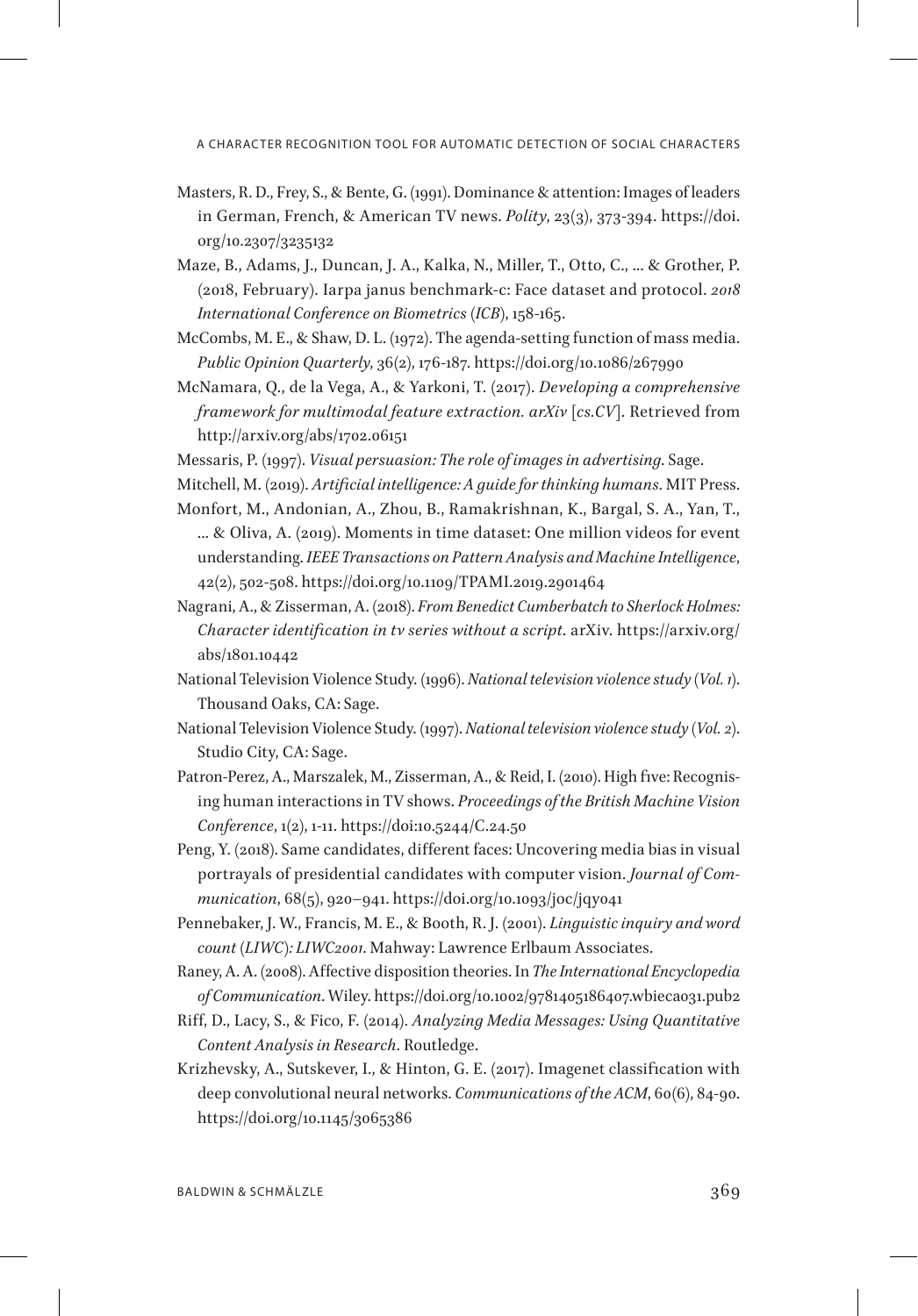- Schmälzle, R., & Grall, C. (2020). The coupled brains of captivated audiences: An investigation of the collective brain dynamics of an audience watching a suspenseful film. *Journal of Media Psychology*, 32, 187-199. https://doi.org/10.1027/1864-1105/a000271
- Schmälzle, R., Schupp, H. T., Barth, A., & Renner, B. (2011). Implicit and explicit processes in risk perception: neural antecedents of perceived HIV risk. *Frontiers in Human Neuroscience*, 5(43), 1-10. https://doi.org/10.3389/fnhum.2011.00043
- Shah, D. V., Cappella, J. N., & Neuman, W. R. (2015). Big data, digital media, and computational social science: Possibilities and perils. *The ANNALS of the American Academy of Political and Social Science*, 659(1), 6-13. https://doi.org/10.1177/0002716215572084
- Schill, D. (2012). The visual image and the political image: A review of visual communication research in the field of political communication. *Review of Communication*, 12(2), 118-142. https://doi.org/10.1080/15358593.2011.653504
- Taskiran, M., Kahraman, N., & Erdem, C. E. (2020). Face recognition: Past, present and future (a review). *Digital Signal Processing*, 106, 1-28. https://doi.org/10.1016/j. dsp.2020.102809
- Trilling, D., & Jonkman, J. G. F. (2018). Scaling up content analysis. *Communication Methods and Measures*, 12(2-3), 158–174. https://doi.org/10.1080/19312458.2018.1447655
- Wagner, D. D., Dal Cin, S., Sargent, J. D., Kelley, W. M., & Heatherton, T. F. (2011). Spontaneous action representation in smokers when watching movie characters smoke. *Journal of Neuroscience*, 31(3), 894-898. https://doi.org/10.1523/JNEUROSCI.5174-10.2011
- Weber, R., Eden, A., Huskey, R., Mangus, J. M., & Falk, E. (2015). Bridging media psychology and cognitive neuroscience. *Journal of Media Psychology*, 27, 146-156. https://doi.org/10.1027/1864-1105/a000163
- Zamith, R., & Lewis, S. C. (2015). Content analysis and the algorithmic coder: What computational social science means for traditional modes of media analysis. *The ANNALS of the American Academy of Political and Social Science*, 659(1), 307-318. https://doi.org/10.1177/0002716215570576
- Zellers, R., Bisk, Y., Farhadi, A., & Choi, Y. (2019). From recognition to cognition: Visual commonsense reasoning. *Proceedings of the IEEE/CVF Conference on Computer Vision and Pattern Recognition*, 6720-6731.
- Zhu, J., Luo, J., You, Q., & Smith, J. R. (2013). Towards understanding the effectiveness of election related images in social media. *2013 IEEE 13th International Conference on Data Mining Workshops*, 421-425.
- Zillmann, D., Taylor, K., & Lewis, K. (1998). News as nonfiction theater: How dispositions toward the public cast of characters affect reactions. *Journal of Broadcasting & Electronic Media*, 42(2), 153-169. https://doi.org/10.1080/08838159809364441
- Zou, J., & Schiebinger, L. (2018). AI can be sexist and racist—it's time to make it fair. *Nature*, 559, 324-326. https://doi.org/10.1038/d41586-018-05707-8